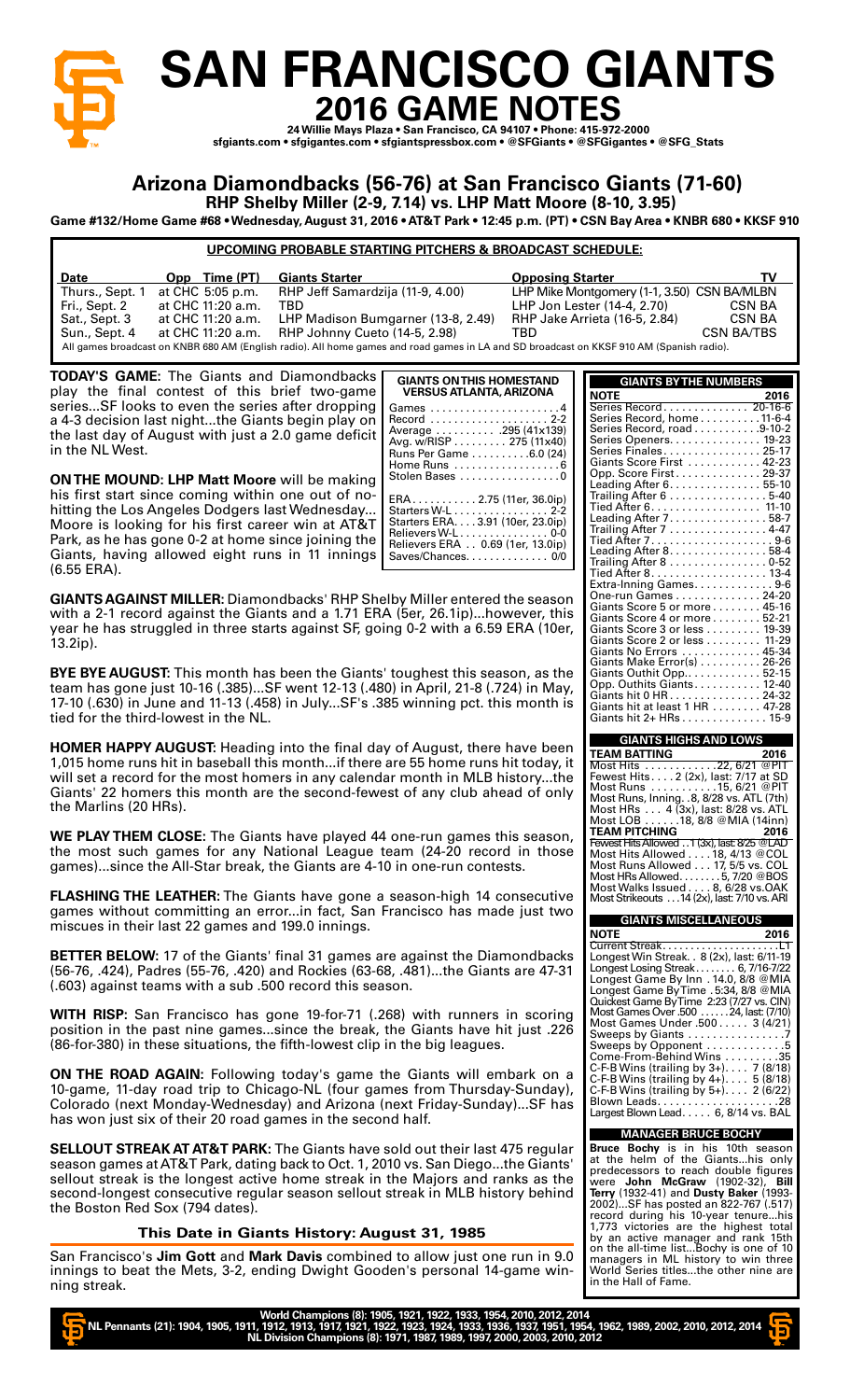## **#45 LHP Matt Moore 6-3, 210, 27 years old (June 18, 1989) 8-10, 3.95 ERA**

- 27-year-old will make his sixth start in a Giants uniform and his 27th overall this season...is 1-3 with a 3.41 ERA (12er, 31.2ip) in five starts with SF...is 8-10 with a 3.95 ERA overall this season in 26 starts with the Rays and Giants.
- $\bullet$  Was acquired from Tampa Bay at the trade deadline on July 31 in exchange for IF Matt Duffy and minor leaguer IF Lucius Fox and RHP Michael Santos.
- Had perhaps the best pitching performance of his career in his last start on Thursday against Los Angeles at Dodger Stadium in SF's 4-0 win...was one out away from throwing his first no-hitter when rookie Corey Seager hit a clean single to right, which Gorkys Hernandez had no chance to catch...Moore walked three and struck out seven while throwing a career-high 133 pitches, the most by any starter this season...it was the third no-hit bid lost in the ninth this year, but the first with two outs.
- It's the first individual no-hitter lost with two outs in the ninth inning since Carlos Carrasco on July 1, 2015...over the last five seasons, six no-hit bids have been broken up with two outs in the ninth.
- So how was he able to get so close to a no-hitter? This courtesy of ESPN Stats & Info:
- Dodgers hitters were 0-for-9 with six strikeouts in at-bats ending on one of Moore's secondary pitches -- either his changeup or curveball.
- Moore allowed one hard-hit ball on his curveball or changeup. It's the only hard-hit ball he has allowed on one of those pitches in his last six starts.
- He kept his pitches down. Moore threw 16.5 percent of his pitches in the upper third of the strike zone or higher, his lowest percentage of the season. When he did work up in the zone, the Dodgers were 0-for-4 with three  $K$ 's.
- $\bullet$  Moore is the third former All-Star pitcher to join San Francisco this season, along with **RHP Johnny Cueto**  and **RHP Jeff Samardzija**...it's the first time in team history that the Giants have added three former All-Star pitchers in a season (Elias).
- Has gone 11.1 consecutive innings without allowing an earned run.
- $\bullet$  Has faced Arizona just once in his career and it came earlier this season on June 7 at Chase Field...gave up five runs on seven hits in 7.0 innings of a 5-0 loss.
- Has averaged 92.8 mph on his fastball, per Fan-Graphs...his fastball velocity hasn't been this high since 2012 (94.4), when he ranked third in the Majors to TB David Price (95.5) and CHC Jeff Samardzija (95.0).
- Is seeking his first full healthy season since his rookie campaign of 2012...prior to this year, had been limited to 14 starts over the past two seasons due to Tommy John surgery, which he underwent on April 22, 2014 by Dr. James Andrews.

| MOORE'S 2016 DAY-BY-DAY<br>ER BB<br>HR #P EXIT |                                              |                          |                                         |                   |            |                |                         |                           |           |         |             |                                |  |
|------------------------------------------------|----------------------------------------------|--------------------------|-----------------------------------------|-------------------|------------|----------------|-------------------------|---------------------------|-----------|---------|-------------|--------------------------------|--|
| <b>DATE</b>                                    | <b>OPP</b>                                   | <b>DEC</b>               | SC                                      | IP                | н          | R              |                         |                           | <b>SO</b> |         |             |                                |  |
| 4/6                                            | TOR                                          | --                       | W, 5-3                                  | 5.0               | 5          | 3              | 3                       | $\overline{2}$            | 6         |         | 1102        | 1-3                            |  |
| 4/12                                           | CLE                                          | $\overline{a}$           | W, 5-1                                  | 7.0               | 5          | 1              | 1                       | 1                         | 5         |         | 1104        | $1 - 1$                        |  |
| 4/17                                           | <b>CWS</b>                                   | W                        | W, 3-2                                  | 6.1               | 5          | 2              | $\overline{c}$          | 0                         | 10        | 0       | 97          | $3-2$                          |  |
| 4/22                                           | @NYY                                         | L                        | L, 3-6                                  | 6.2               | 8          | 4              | 4                       | $\overline{2}$            | 5         | 1       | 110         | 3-4                            |  |
| 4/27                                           | BAL                                          | L                        | 1-3<br>L,                               | 7.0               | 3          | 3              | 3                       | $\overline{2}$            | 9         |         | 1 107       | 0-3                            |  |
| 5/3                                            | LAD                                          | L                        | L, 5-10                                 | 4.1               | 8          | 7              | 7                       | $\overline{\overline{3}}$ | 2         | 2       | 96          | 3-7                            |  |
| 5/9                                            | @SEA                                         | $\overline{a}$           | L, 2-5                                  | 4.2               | 7          | 2              | 2                       | 4                         | 6         | 0       | 98          | 2-2                            |  |
| 5/15                                           | OAK                                          | --                       | L, 6-7                                  | 5.0               | 7          | 4              | 4                       | 1                         | 3         | 2       | 78          | 6-4                            |  |
| 5/23                                           | @MIA                                         | $\overline{a}$           | $L, 6-7$                                | 5.0               | 10         | 5              | 5                       | 1                         | 3         | 1       | 85          | 5-5                            |  |
| 5/28                                           | NYY                                          | W                        | W, 9-5                                  | 6.2               | 8          | 3              | 3                       | 3                         | 7         | 1       | 111         | 9-2                            |  |
| 6/2                                            | @MIN                                         | $\overline{\phantom{a}}$ | $L, 4-6$                                | 5.0               | 8          | 4              | 4                       | $\overline{c}$            | 4         | 2       | 96          | 4-4                            |  |
| 6/7                                            | @ARI                                         | L                        | L, 0-5                                  | 7.0               | 7          | 5              | 5                       | 1                         | 3         | 2       | 89          | 0-5                            |  |
| 6/12                                           | HOU                                          | W                        | W, 5-0                                  | 7.0               | 2          | 0              | 0                       | 1                         | 10        |         | 0 114       | 5-0                            |  |
| 6/18                                           | SF                                           | $\overline{\phantom{a}}$ | $L, 4-6$                                | 6.0               | 6          | $\overline{2}$ | $\overline{c}$          | $\overline{c}$            | 5         |         | 1106        | 3-2                            |  |
| 6/24                                           | @BAL                                         | L                        | $L, 3-6$                                | 6.2               | 7          | 5              | 5                       | 1                         | 6         | 1       | 111         | 3-5                            |  |
| 6/29                                           | BOS                                          | W                        | W, 4-0                                  | 7.0               | 3          | 0              | 0                       | $\overline{2}$            | 6         |         | 0108        | 4-0                            |  |
| 7/4                                            | LAA                                          | w                        | W, 4-2                                  | 6.2               | 6          | 2              | $\overline{2}$          | $\overline{2}$            | 3         | 1       | 113         | 4-2                            |  |
| 7/9                                            | @BOS                                         | L                        | L, 1-4                                  | 6.0               | 7          | 4              | $\overline{\mathbf{c}}$ | 3                         | 4         |         | 1 107       | 1-4                            |  |
| 7/16                                           | <b>BAL</b>                                   | L                        | 1-2<br>L.                               | 7.1               | 5          | 2              | $\overline{2}$          | Ī                         | 1         | 1       | 93          | $1-2$                          |  |
| 7/21                                           | @OAK                                         | w                        | W, 7-3                                  | 7.0               | 4          | 3              | $\bar{3}$               | $\overline{\mathbf{c}}$   | 6         |         | 1103        | 7-3                            |  |
| 7/27                                           | @LAD                                         | W                        | W, 3-1                                  | 6.2               | 4          | 1              | 0                       | 4                         | 5         | 0       | 98          | $3-1$                          |  |
| 8/4                                            | @PHI                                         | $-$                      | W, 3-2(10)6.0                           |                   | 3          | $\overline{c}$ | 2                       | 6                         | 7         |         | 0 108       | 2-2                            |  |
| 8/9                                            | @MIA                                         | L                        | L, 0-2                                  | 6.0               | 3          | 2              | 2                       | 5                         | 7         | 0 111   |             | $0 - 2$                        |  |
| 8/15                                           | PIT                                          | L                        | L, 5-8                                  | 6.0               | 6          | 5              | 5                       | 3                         | 5         |         | 1 1 0 3     | 4-5                            |  |
| 8/20                                           | NYM                                          | L                        | L, 5-9                                  | 5.0               | 5          | 3              | 3                       | 3                         | 3         | 1       | 92          | 2-3                            |  |
| 8/25                                           | @LAD                                         | W                        | W. 4-0                                  | 8.2               | 1          | 0              | 0                       | 3                         | 7         |         | 0133        | 4-0                            |  |
|                                                | Totals (26 starts) 8-10                      |                          | 3.95                                    | 161.2143          |            | 74             | 71                      | 60                        | 138       | 22      |             |                                |  |
|                                                |                                              |                          |                                         |                   |            |                |                         |                           |           |         |             |                                |  |
|                                                |                                              |                          |                                         |                   |            |                |                         |                           |           |         |             |                                |  |
|                                                |                                              |                          | <b>MOORE VS. ARIZONA</b>                |                   |            |                |                         |                           |           |         |             |                                |  |
|                                                | W-L                                          |                          | GS                                      |                   | <b>INN</b> |                | н                       |                           | ER        |         |             | <b>ERA</b>                     |  |
| 2016                                           | 0-1                                          |                          | 1                                       |                   | 7.0        |                | 7                       |                           |           | 5       |             | 6.43                           |  |
| Career                                         | 0-1                                          |                          | 1                                       |                   | 7.0        |                | 7                       |                           |           | 5       |             | 6.43                           |  |
|                                                |                                              |                          |                                         |                   |            |                |                         |                           |           |         |             |                                |  |
|                                                | MOORE'S SINGLE GAME HIGHS, BESTS AND STREAKS |                          |                                         |                   |            |                |                         |                           |           |         |             |                                |  |
| 2016 Highs                                     |                                              |                          |                                         |                   |            |                |                         |                           |           |         |             | Career Highs                   |  |
|                                                | 8.2, 8/25 at LAD                             |                          |                                         | IP                |            |                |                         |                           |           |         |             | 9.0, 7/22/13 at BOS            |  |
|                                                | 10, 5/23 at MIA                              |                          |                                         | н                 |            |                |                         |                           |           |         |             | 12, 6/9/13 vs. BAL             |  |
|                                                | 7, 5/3 vs. LAD                               |                          |                                         | R                 |            |                |                         |                           |           |         |             | 9, 6/9/13 vs. BAL              |  |
|                                                | 7, 5/3 vs. LAD                               |                          |                                         | ER                |            |                |                         |                           |           |         |             | 8 (2x), last: 6/9/13 vs. BAL   |  |
|                                                | 6, 8/4 at PHI                                |                          |                                         | BB                |            |                |                         |                           |           |         |             | 6 (5x), last: 8/4/16 at PHI    |  |
|                                                | 10 (2x), last: 6/12 vs. HOU                  |                          |                                         | SΟ                |            |                |                         |                           |           |         |             | 11 (2x), last: 6/25/13 vs. TOR |  |
|                                                | 2 (4x), last: 6/7 at ARI                     |                          |                                         | ΗR                |            |                |                         |                           |           |         |             | 4, 9/12/15 vs. BOS             |  |
| $-1$                                           |                                              |                          |                                         | СG                |            |                |                         |                           |           |         |             | 1, 7/22/13 at BOS              |  |
|                                                |                                              |                          |                                         | <b>Low-Hit CG</b> |            |                |                         |                           |           |         |             | 2, 7/22/13 at BOS              |  |
|                                                |                                              |                          |                                         | SHO               |            |                |                         |                           |           |         |             | 1, 7/22/13 at BOS              |  |
|                                                | 2 (2x), last: 7/21-7/27                      |                          |                                         | <b>Win Streak</b> |            |                |                         |                           |           |         |             | 9 games, 9/29/12-5/19/13       |  |
|                                                | 3 (2x), last: 8/9-8/20                       |                          |                                         | Loss Streak       |            |                |                         |                           |           |         |             | 4 games, 7/20/15-9/12/15       |  |
|                                                |                                              |                          |                                         |                   |            |                |                         |                           |           |         |             |                                |  |
|                                                |                                              |                          | <b>MOORE AT</b>                         |                   |            |                | <b>THE PLATE</b>        |                           |           |         |             |                                |  |
| 2016                                           | AVG.                                         | ΑВ<br>16                 | R<br>н<br>$\overline{2}$<br>0           | 2B 3B<br>0<br>0   | ΗR<br>0    |                | RBI<br>0                | SH<br>2                   | SF<br>0   | ΗP<br>0 | BB-I<br>0-0 | SΟ                             |  |
|                                                | .125                                         |                          |                                         | 0<br>0            | 0          |                | 1                       | 4                         | 0         | 0       |             | 6                              |  |
| Career                                         | .087<br><b>Last Home Run:</b> None           | 23                       | 0<br>2                                  |                   |            |                |                         |                           |           |         | 0-0         | 8                              |  |
|                                                |                                              |                          | TOMORROW'S STARTER: RHP JEFF SAMARDZIJA |                   |            |                |                         |                           |           |         |             |                                |  |

### **2016: 11-9, 4.00 ERA / Career: 58-70, 4.08**

**NOTES:** 2014 NL All-Star is slated to make his 27th start of the season...has posted a 11-9 record with a 4.00 ERA (74er, 166.2ip) over his first 26 outings....earned a win on Friday in the Giants' 7-0 shutout against the Braves...tossed 7.0 innings, allowing no runs on seven hits and three walks with six strikeouts...owns a 0-1 record with a 9.00 ERA (6er, 6.0ip) in one career start against the Cubs.

| SF vs. OPP |              |            | <b>National League</b> |            |            |            |            |            |        |                  |         |            |             |            | <b>American League</b> |            |            |            |            |           |             |
|------------|--------------|------------|------------------------|------------|------------|------------|------------|------------|--------|------------------|---------|------------|-------------|------------|------------------------|------------|------------|------------|------------|-----------|-------------|
| 2016       | <b>TOTAL</b> | <b>ARI</b> | <b>ATL</b>             | <b>CHC</b> | <b>CIN</b> | <b>COL</b> | <b>LAD</b> | <b>MIA</b> |        | <b>IMILINYMI</b> | PHI     | <b>PIT</b> | <b>SD</b>   | <b>STL</b> | <b>WAS</b>             | <b>BAL</b> | <b>BOS</b> | <b>NYY</b> | <b>OAK</b> | <b>TB</b> | <b>ITOR</b> |
| Games      | 131          | 19         |                        |            | 6          | 19         | 19         | 6          | 6      |                  | 6       |            | 19          |            |                        |            |            |            | 4          |           | 3           |
| Record     | 71-60        | $9 - 5$    | $4-3$                  | $2 - 1$    | $3-3$      | 7-6 I      | $7-6$      | $4-2$      | $5-1$  | $3-4$            | $3-3$   | $3-4$      | $9-3$       | $1-2$      | $3-4$                  | $1-2$      | 13         | $1-2$      | $1-4$      | $3-0$     | $1-2$       |
| Home       | $37-30$      | $3-4$      | $2 - 1$                | $2 - 1$    | $1-2$      | 4-3 I      | $5-2$      | $2 - 1$    | $13-0$ | $2 - 2$          | $2 - 1$ |            | $0.3$   6.0 |            | $2 - 2$                | $1-2$      | $1 - 1$    |            | $0-3$      |           | $1-2$       |
| Road       | 34-30        | $6 - 1$    | $2 - 2$                |            | $2 - 1$    | $3-3$      | $2-4$      | $2 - 1$    | $12-1$ | $1-2$            | $1-2$   | $3-1$      | $3-3$       | $1-2$      | $1-2$                  |            | $0 - 2$    | $1-2$      | $1-1$      | $3-0$     |             |
|            |              |            |                        |            |            |            |            |            |        |                  |         |            |             |            |                        |            |            |            |            |           |             |

## **GIANTS VS. ARIZONA**

**SF ALL-TIME vs. ARI: 188-142 (.570) / AT AT&T PARK: 87-67 (.565)** 

**NOTES:** The Giants look to improve upon their 9-6 record against the D-Backs this season... SF has won nine of the last 11 meetings this season...during this 11-game stretch, SF has outscored ARI by a 48-28 margin...the Giants are 3-5 are the D-Backs here at AT&T Park... the last time these two teams met, SF swept AZ July 8-10.

|      | <b>GIANTS vs. DBACKS IN 2016</b> |     |              |         |
|------|----------------------------------|-----|--------------|---------|
| Date | H/A                              | W/L | <b>Score</b> | Rec.    |
| 4/18 | at SF                            |     | 7-9          | $0 - 1$ |
| 4/19 | at SF                            |     | 0-3          | 0-2     |
| 4/20 | at SF                            |     | $1-2$        | $0 - 3$ |
| 4/21 | at SF                            |     | 2-6          | $0 - 4$ |
| 5/12 | at ARI                           | W   | 4-2          | $1 - 4$ |
| 5/13 | at ARI                           | w   | $3-1$        | $2 - 4$ |
| 5/14 | at ARI                           | W   | $5-3$        | $3 - 4$ |
| 5/15 | at ARI                           | W   | $2 - 1$      | 4-4     |
| 7/1  | at ARI                           | w   | 6-4          | $5-4$   |
| 7/2  | at ARI                           |     | 5-6          | 5-5     |
| 7/3  | at ARI                           |     | W 5-4(11)    | 6-5     |
| 7/8  | at SF                            | w   | $6-2$        | $7-5$   |
| 7/9  | at SF                            | W   | $4 - 2$      | 8-5     |
| 7/10 | at SF                            | w   | $4 - 0$      | 9-5     |
| 8/30 | at SF                            |     | $3 - 4$      | 9-6     |
| 8/31 | at SF                            |     |              |         |
| 9/9  | at ARI                           |     |              |         |
| 9/10 | at ARI                           |     |              |         |
| 9/11 | at ARI                           |     |              |         |
|      | Totals in 2016                   |     |              | 9-6     |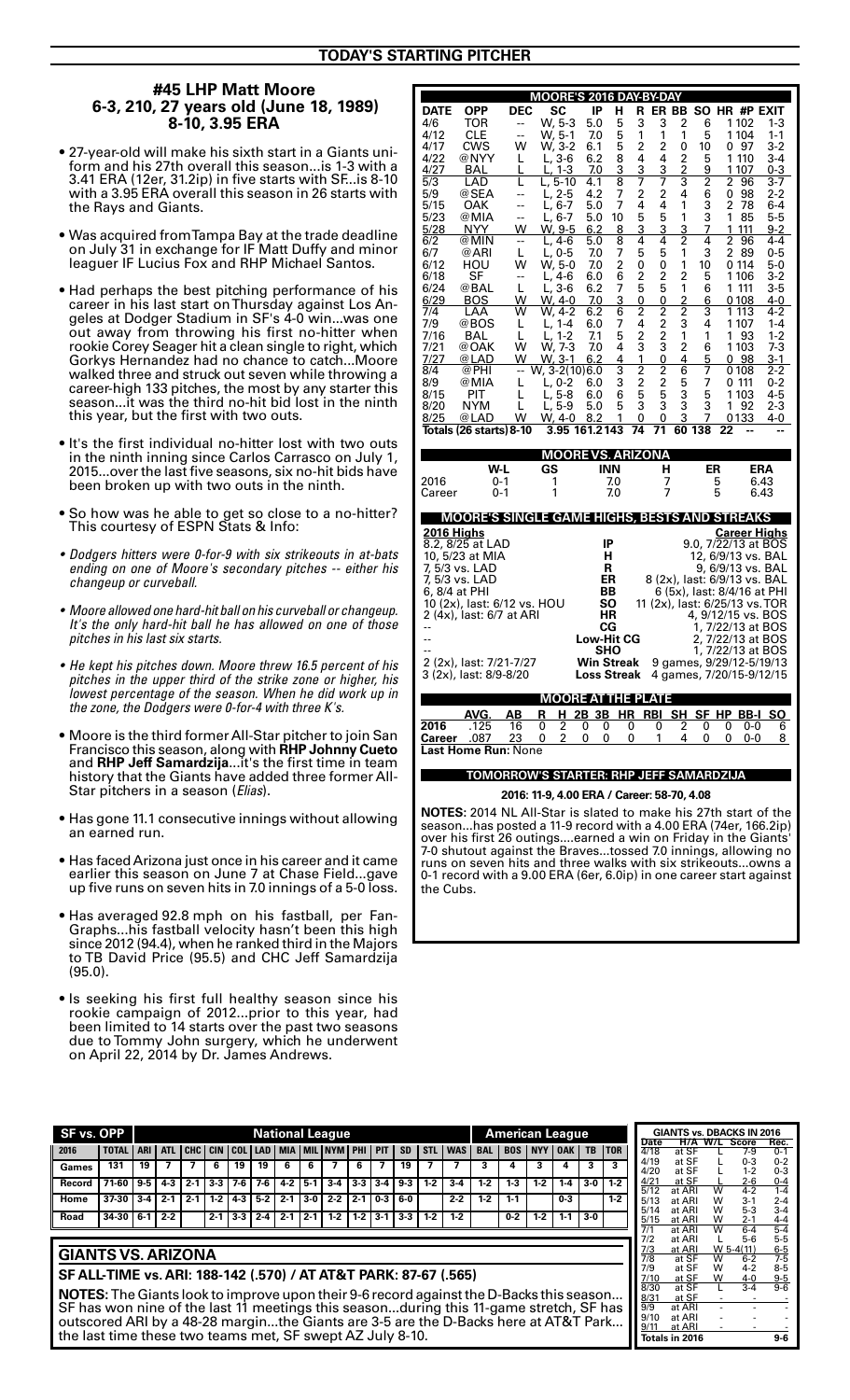## **#46 SANTIAGO CASILLA (KUH-SEE-UH) • RHP 6-0 • 224 • R/R • 36 YEARS OLD (JULY 25, 1980)**

**Last Appearance: August 25, 2016 at Los Angeles-NL (1 pitch, 0.1ip) Last Save: August 18, 2016 vs. New York-NL**

**Last Win: July 23, 2016 at New York-AL Last Loss: August 14, 2016 vs. Baltimore**

- Has converted 16 of his last 18 save chances...his 28 saves overall rank as the sixth-most in the NL.
- His six blown saves are tied for the third-most in the Majors (tied for the most in the NL).
- Has posted a 4.73 ERA (14er, 26.2ip) in 29 home games, compared to a 1.21 ERA (3er, 22.1ip) in 22 games on the road.
- Righties are just 3-for-their-last-25 (.120) and are batting .215 (23-for-107) off him overall.
- Opponents are just 2-for-their-last-21 (.095) off him with runners in scoring position and are just 7-for-46 overall.

## **#62 CORY GEARRIN (GAIR-IN) • RHP 6-3 • 207 • R/R • 30 YEARS OLD (APRIL 14, 1986) Last Appearance: August 30, 2016 vs. Arizona (16 pitches, 1.0ip, 1h, 1bb) Last Save: June 18, 2016 at Tampa Bay Last Win: June 26, 2016 vs. Philadelphia Last Loss: July 5, 2016 vs. Colorado** • Has allowed 15 runs (14 ERs) in 8.1 innings of work over his last 11 appearances (15.12 ERA).

- Opponents are hitting just .248 (39-for-157) against him, but are 12-for-their-last-27 (.444).
- • Missed 34 games with a right shoulder strain.

## **#70 GEORGE KONTOS • RHP 6-3 • 227 • R/R • 31 YEARS OLD (JUNE 12, 1985)**

| <u>    .</u>                                                                    | $\sqrt{2}$                                |
|---------------------------------------------------------------------------------|-------------------------------------------|
| Last Appearance: August 30, 2016 vs. Arizona (11 pitches, 1.0ip, 1h)            | <b>Last Save: No career saves</b>         |
| <u> Last Win: August 8, 2016 at Miami </u>                                      | Last Loss: August 3, 2016 at Philadelphia |
| $\sim$ 11 cm second $\sim$ 4.04 FBA (4 cm 00.4%) consider to 1.40 cm seconds on |                                           |

- Has posted a 1.61 ERA (4er, 22.1ip) over his last 19 appearances.
- Opponents are batting .389 (7-for-18) off him in his last six games.
- Is sporting a 4.05 ERA (9er, 20.0ip) at home, compared to a 1.33 ERA (4er, 27.0ip) on the road.
- Right-handed batters are hitting .200 (21-for-105) off him, but are 6-for-their-last-14 (.429).

## **#49 JAVIER LOPEZ • LHP 6-4 • 220 • L/L • 39 YEARS OLD (JULY 11, 1977)**

Last Appearance: August 30, 2016 vs. Arizona (3 pitches, 0.1ip) **Last Save: May 12, 2016 at Arizona Last Win: August 28, 2015 vs. St. Louis Last Loss: June 28, 2016 vs. Oakland**

- Lefties are 14-for-63 (.222) off him and are just 4-for-their-last-34 (.118)...righties are 6-for-their-last-12 (.500) off him.
- Had surrendered just two HRs to LH batters with SF entering the year, but has allowed two HRs to lefties this season.
- Has already allowed nine walks to lefties in just 63 at-bats...allowed just seven walks in 90 at-bats last season.
- Has inherited 47 runners, are the second-most in the NL...has allowed just six to score.

### **#54 SERGIO ROMO • RHP 5-11 • 166 • R/R • 34 YEARS OLD (MARCH 4, 1983)**

Last Appearance: August 30, 2016 vs. Arizona (10 pitches, 1.0ip) **Last Save: July 27, 2015 vs. Milwaukee Last Win: August 4, 2016 at Philadelphia Last Loss: September 15, 2015 vs. Cincinnati**

- Is 1-0 with a 1.04 ERA (1er, 8.2ip) with 13 strikeouts in his last 11 contests.
- Opponents are 5-for-9 (.556) off him with runners in scoring position.
- Since returning from the DL on July 4, he's 1-0 with a 3.18 ERA (6er, 17.0ip) in 21 games and has recorded 20 strikeouts, compared to three walks (10.59 K/9.0ip).
- Was placed on the 15-day disabled list April 15 with a flexor strain in his pitching arm and was later transferred to the 60-day DL on June 10 after having a set-back...overall missed a total of 77 games this year.

## **#13 WILL SMITH • LHP 6-5 • 265 • R/L • 27 YEARS OLD (JULY 10, 1989)**

**Last Appearance: August 28, 2016 vs. Atlanta (16 pitches, 1.0ip, 1bb, 2so) Last Save: April 13, 2014 vs. Pittsburgh Last Win: June 4, 2016 at Philadelphia Last Loss: August 2, 2016 at Philadelphia**

- Has appeared in 13 games with SF, going 0-1 with a 5.59 ERA (6er, 9.2ip) and a .282 (11x39) opponents avg. against.
- Has thrown 5.0-scoreless innings over his last five outings (two hits allowed, two walks).
- Has been tougher on right-handed hitters than lefties, holding righties to a .222 avg. against and lefties at .268.
- Was acquired from the Brewers July 31 in exchange for minor league RHP Phil Bickford and C Andrew Susac.
- Missed 52 games from April 2-June 1 with a LCL sprain in his right knee.

## **#60 HUNTER STRICKLAND • RHP 6-4 • 236 • R/R • 27 YEARS OLD (SEPTEMBER 24, 1988)**

Last Appearance: August 30, 2016 vs. Arizona (19 pitches, 1.0ip) Last Save: June 23, 2016 at New York-AL<br>Last Win: June 18, 2016 at Tampa Bay **Last Loss: July 2, 2016 at Arizona Last Win: June 18, 2016 at Tampa Bay** 

- Has held opponents scoreless in 15 of his last 16 appearances (1.20 ERA).
- Right-handers are hitting .182 (6-for-33) off him over his last 15 contests.
- Opponents are 7-for-their-last-19 (.368) with eight RBI off him with runners in scoring position.
- His 61 appearances are tied for the 12th-most in the league.

## **#56 ALBERT SUAREZ • RHP 6-3 • 235 • R/R • 26 YEARS OLD (OCTOBER 8, 1989)**

Last Appearance: August 27, 2016 vs. Atlanta (76 pitches, L, 4.1ip, 5h, 3r, 3er, 2bb, 5so, 1hr) Last Save: None **Last Win: June 23, 2016 at Pittsburgh Last Loss: August 27, 2016 vs. Atlanta**

- Was recalled from triple-A on Aug. 27 to start in place of RHP Jake Peavy, who was placed of the 15-day DL.
- Has gone 2-1 with a 4.30 ERA (11er, 23.0ip) in 10 appearances out of the bullpen.
- Has made seven starts for the Giants this season, going 1-1 with a 4.38 ERA (18er, 37.0ip).
- Six of his 10 appearances out of the 'pen have been for 2.0-or-more innings.

## **GIANTS HITTING NOTES**

## **#1 EHIRE ADRIANZA (AY-RAY AY-DREE-AN-ZUH) • INF 6-1 • 199 • S/R • 27 YEARS OLD (AUGUST 21, 1989)**  Last Game/Tuesday vs. Arizona: 0x1 as pinch-hitter **Homestand: 000 (0x3) Homestand: .000 (0x3) Last HR: April 9, 2016 (off LHP Clayton Kershaw)…AB's since last HR: 29…Career HRs: 2 Hit Streak: Hitless last 3 games (0x3)**

- Is 8-for-23 (.348) since his return from this DL Aug. 2...missed 95 games with a fractured left foot.
- Is 5-for-14 (.357) with a double, four RBI and one walk as a pinch-hitter.

## **#9 BRANDON BELT • INF 6-5 • 234 • L/L • 28 YEARS OLD (APRIL 20, 1988)**

Last Game/Tuesday vs. Arizona: 0x4 **https://www.filescommunity.community Homestand: .308 (4x13), 3 runs, 2B, 3B, 3 RBI, BB** Last HR: August 13, 2016 vs. BAL (off RHP Ubaldo Jimenez)...AB's since last HR: 57...Career HRs: 77 Hit Streak: Hitless last game (0x4)

- 2016 All-Star has struggled since the break, hitting .219 (32-for-146) with four HRs and 19 RBI in 40 games. • His .219 clip since the break ranks as the ninth-lowest figure in the NL.
- · Is 8-for-his-last-26 (.308) off lefties, but has just 12 hits in his last 62 at-bats against righties (.194).
- Among NL leaders ranks fourth in walks (82), tied for fifth in doubles (33) and ninth in on-base pct. (.387).
- 

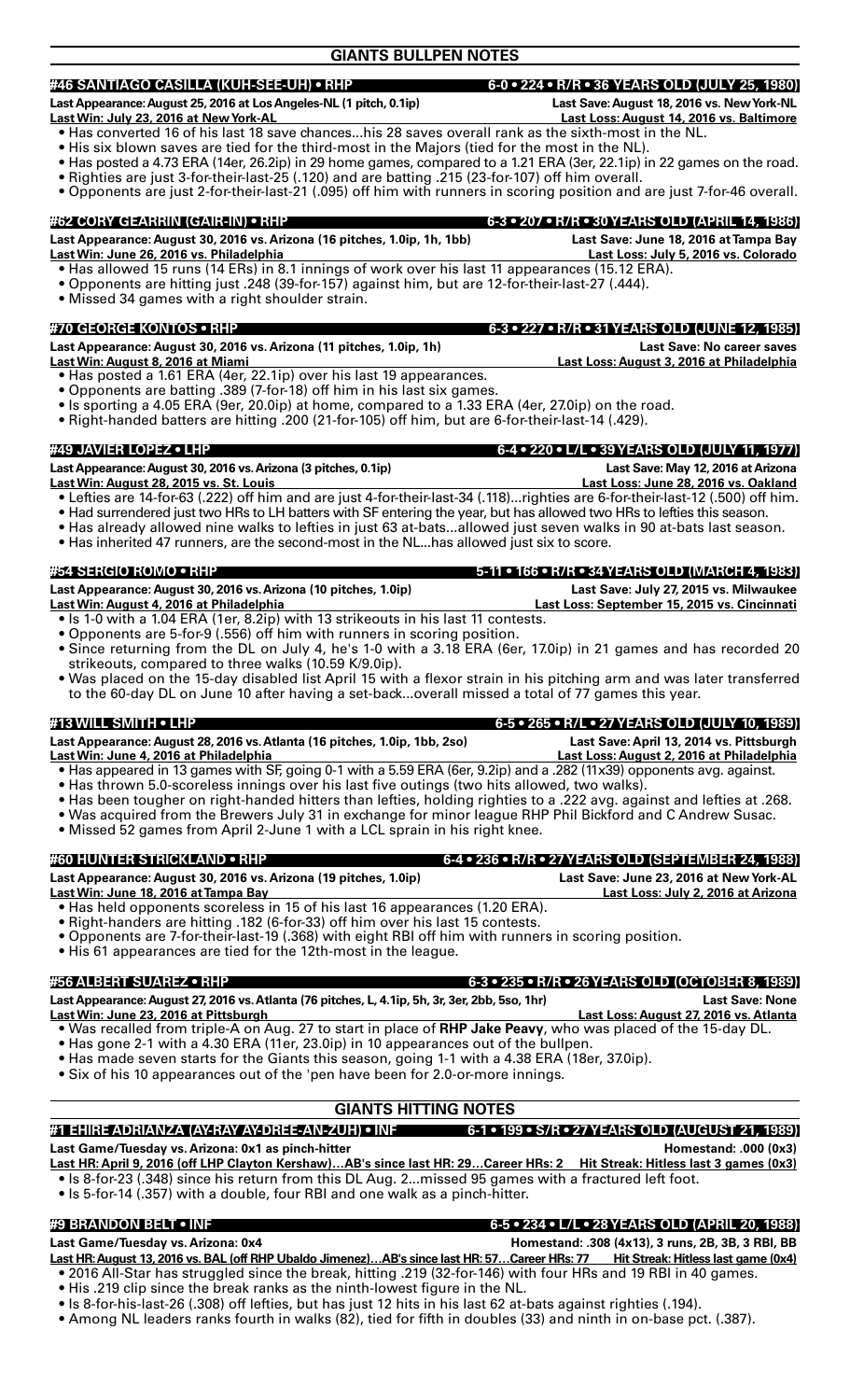## **GIANTS HITTING NOTES**

## **#14 TREVOR BROWN • C 6-2 • 200 • R/R • 24 YEARS OLD (NOVEMBER 15, 1991)**

### **Last Game/Tuesday vs. Arizona: Did not play Homestand: .000 (0x4)**

- **Last HR: July 20, 2016 at BOS (off LHP Drew Pomeranz)…AB's since last HR: 42…Career HRs: 5 Hit Streak: Hitless last 7 games (0x11)**
- Is hitless in his last 11 at-bats.
- Has made 34 starts with the Giants with the team going 14-20 in those games.
- Has thrown out just seven of 28 attempted base stealers.
- Is 3-for-16 (.188) with a double, two RBI and two walks as a pinch-hitter.

**#35 BRANDON CRAWFORD • INF 6-2 • 219 • L/R • 29 YEARS OLD (JANUARY 21, 1987) Last Game/Tuesday vs. Arizona: 0x3, RBI Homestand: .375 (6x16), 3 runs, 2B, 3B, HR, 3 RBI Last HR: August 10, 2016 at MIA (off RHP David Phelps)…AB's since last HR: 66…Career HRs: 58 Hit Streak: Hitless last game (0x3)**

- Has eight hits in his last 20 at-bats (.400).
- His nine triples this season are tied for the most in the Majors (Cesar Hernandez, Chris Owings also with nine).
- Is just 5-for-his-last-23 (.217) off lefties, but has 14 hits in his last 40 at-bats (.350) off righties.
- Is hitting .302 (39-for-129) with RISP, but is just 7-for-39 (.179) in these situations since the All-Star break.

**#21 CONOR GILLASPIE • INF 6-1 • 195 • L/R • 29 YEARS OLD (JULY 18, 1987)** 

- Last Game/Tuesday vs. Arizona: 0x1<br><u>Last HR: August 19, 2016 vs. NYM (off RHP Erik Goeddel)...AB's since last HR: 14…Career HRs: 30 Hit Streak: Hitless last game (0x1)</u> **Last HR: August 19, 2016 vs. NYM (off RHP Erik Goeddel)…AB's since last HR: 14…Career HRs: 30 Hit Streak: Hitless last game (0x1)** • Has two hits in his last 18 at-bats (.111).
- Is hitting .269 (29-for-108) with eight extra-base hits and 11 RBI as a starter.
- Has made 31 starts (28 at third and three at first)...has started just three of SF's last 22 games.
- Is 9-for-42 (.214) with two home runs, a triple, seven RBI and five walks as a pinch-hitter.

### **#66 GORKYS HERNANDEZ • OF 6-1 • 190 • R/R • 28 YEARS OLD (SEPTEMBER 7, 1987)**

**Last Game/Tuesday vs. Arizona: 0x1 Homestand: .111 (1x9), 2 runs, 2B, 2 RBI Last HR: October 2, 2012 vs. NYM (off RHP R.A. Dickey)…AB's since last HR: 23…Career HRs: 3 Hit Streak: Hitless last game (0x1)**

- Is 2-for-12 (.167) with two RBI in six games (three starts) for SF since having his contract purchased Aug. 23.
- Took the roster spot of OF Gregor Blanco, who was placed on the 15-day DL with a right shoulder impingement.
- Hit .302 (132-for-437) with 22 doubles, eight homers and 51 RBI in 116 games for triple-A Sacramento.
- Appeared in the Majors in 2012 (PIT and MIA) and 2015 (PIT).
- Was signed by the Giants as a minor league free agent on Oct. 23, 2015.

- **#10 EDUARDO NUNEZ IF 6-0 193 R/R 29 YEARS OLD (JUNE 15, 1987) Last Game/Tuesday vs. Arizona: 1x3, BB Homestand: .333 (4x12), run, 2B, HR, RBI, BB Last HR: August 28, 2016 vs. ATL (off RHP Brandon Cunniff)…AB's since last HR: 3…Career HRs: 32 Hit Streak: 2 games (4x8)**
- Is hitting just .229 (8-for-35) over his past nine games. • Is 24-for-99 (.242) with 10 RBI in 28 games (24 starts) in a Giants uniform.
- Has just one hit in his last 25 at-bats (.040) against lefties.
- His 32 stolen bases this season rank as the fifth-most in the Majors.
- 2016 All-Star was acquired by the Giants from the Twins on July 28'in exchange for minor league LHP Adalberto Mejia.
- 

## **#16 ANGEL PAGAN • OF 6-2 • 195 • S/R • 35 YEARS OLD (JULY 2, 1981)**

**Last Game/Tuesday vs. Arizona: 3x5, 2B, RBI Homestand: .250 (4x16), run, 2B, HR, 3 RBI, BB**

- **Last HR: August 26, 2016 vs. ATL (off RHP Joel De La Cruz)…AB's since last HR: 13…Career HRs: 61 Hit Streak: 1 game (3x5)** • Has reached base safely via hit or walk in 24 of his last 25 games, batting .324 (33-for-102).
- His .330 batting average (32-for-97) this month is the second-highest on the team (Span, .336).
- Is batting just .163 (7-for-43) with runners in scoring position in his last 30 games.
- His .332 batting average at home ranks as the fourth-highest in the National League.
- Missed 11 games from May 2-12 and 18 games from May 24-June 13 with a left hamstring strain.

**#12 JOE PANIK • INF 6-1 • 199 • L/R • 25 YEARS OLD (OCTOBER 30, 1990)** 

**Last Game/Tuesday vs. Arizona: 1x4, 2B, RBI Homestand: .333 (5x15), 2 runs, 2 2Bs, 2 HRs, 7 RBI, BB**

- <u>Last HR: August 28, 2016 vs. ATL (off RHP Aaron Blair)…AB's since last HR: 6…Career HRs: 19 Hit Streak: 2 games (4x8)</u> • Is 19-for-57 (.333) with six doubles, a triple, three home runs and 15 RBI in his last 17 games.
- Has 16 hits in his last 46 at-bats (.348) off right-handed pitchers, but is just 5-for-his-last-24 (.208) off lefties.
- Recorded the first multi-HR game of his career on Sunday and matched his career-high with four RBI (other: June 18 atTB).
- Is the hardest player to strikeout in the league, averaging 11.08 plate appearances per strikeout.
- Was hit in the head by a pitch thrown by former Ray and now new Giant **Matt Moore** on June 18 at Tampa Bay... started to feel some concussion like symptoms June 28, despite playing the previous week...missed 23 games.

**#6 JARRETT PARKER • OF 6-1 • 212 • R/R • 29 YEARS OLD (MARCH 27, 1987) Last Game/Tuesday vs. Arizona: 0x0, run, HBP as pinch-hitter Homestand: .400 (2x5), 3 runs, 3B, 3 RBI, HBP Last HR: July 1, 2016 at Arizona (off RHP Randall Delgado)…AB's since last HR: 32…Career HRs: 11 Hit Streak: 1 game (2x5)** • Was recalled from triple-A Sacramento on Sunday, marking his third recall of the year.

- Hit .273 (53-or-194) with 16 home runs and 35 RBI in 53 games with the River Cats this season.
- Has started 30 games for SF this season and has hit .234 (22-for-94) with four HRs, 12 RBI as a starter.

**#8 HUNTER PENCE • OF 6-4 • 229 • R/R • 33 YEARS OLD (APRIL 13, 1983) Last Game/Tuesday vs. Arizona: 3x3, run, 2B, BB Homestand: 1.000 (3x3), run, 2B, BB**

- **Last HR: August 14, 2016 vs. Baltimore (off LHP Wade Miley)…AB's since last HR: 44…Career HRs: 202 Hit Streak: 1 game (3x3)**
- Returned to the lineup last night after having missed the previous three games with a tight right hamstring.
- $\bullet$  Is 11-for-29 (.379) in his past eight games.
- Is hitting .247 (24-for-97) in 25 games since being activated from the disabled list.
- Is just 4-for-his-last-20 (.200) off left-handed pitchers...has 12 hits in his last 32 at-bats (.375) off righties.
- Was reinstated from the DL July 30...missed 48 games with a right hamstring strain.

**#28 BUSTER POSEY • C 6-1 • 212 • R/R • 29 YEARS OLD (MARCH 27, 1987)** 

**Last Game/Tuesday vs. Arizona: 0x3, 2 BBs Homestand: .333 (3x9), 3 runs, 4 BBs, HBP Last HR: July 16, 2016 at SD (off RHP Kevin Quackenbush)…AB's since last HR: 123…Career HRs: 114 Hit Streak: Hitless last game (0x3)** • Is hitting .337 (29-for-86) with 13 RBI in his past 24 games.

- Has not homered in his last 123 ABs, the second longest homerless drought of his career (134 ABs in 2013).
- Is 23-for-his-last-66 (.348) with runners in scoring position and is hitting .287 (35-for-122) overall with RISP.
- Has thrown out 27.1% (19-for-51) of attempted base stealers, the best caught stealing percentage of his career... his 19 caught stealings rank as the third-most in the NL.

## **#2 DENARD SPAN • OF 6-0 • 214 • L/L • 32 YEARS OLD (FEBRUARY 27, 1984)**

- Last Game/Tuesday vs. Arizona: 0x3, run<br><u>Last HR: August 28, 2016 vs. ATL (off RHP Aaron Blair)...AB's since last HR: 6...Career HRs: 46 Hit Streak: Hitless last game (0x3)</u> **Last HR: August 28, 2016 vs. ATL (off RHP Aaron Blair)…AB's since last HR: 6…Career HRs: 46 Hit Streak: Hitless last game (0x3)** • Left last night's game with a stiff neck...is day-to-day.
	-
- Has hit .336 (37-for-110) this month, the highest average on the team. • Is 22-for-his-last-55 (.400) at the plate and is batting  $.343$  (36-for-105) in his last 25 games.
- His nine home runs this season are a career-high.
- Is 7-for-his-last-16 with runners in scoring position, but is hitting .257 (27-for-105) with RISP this season.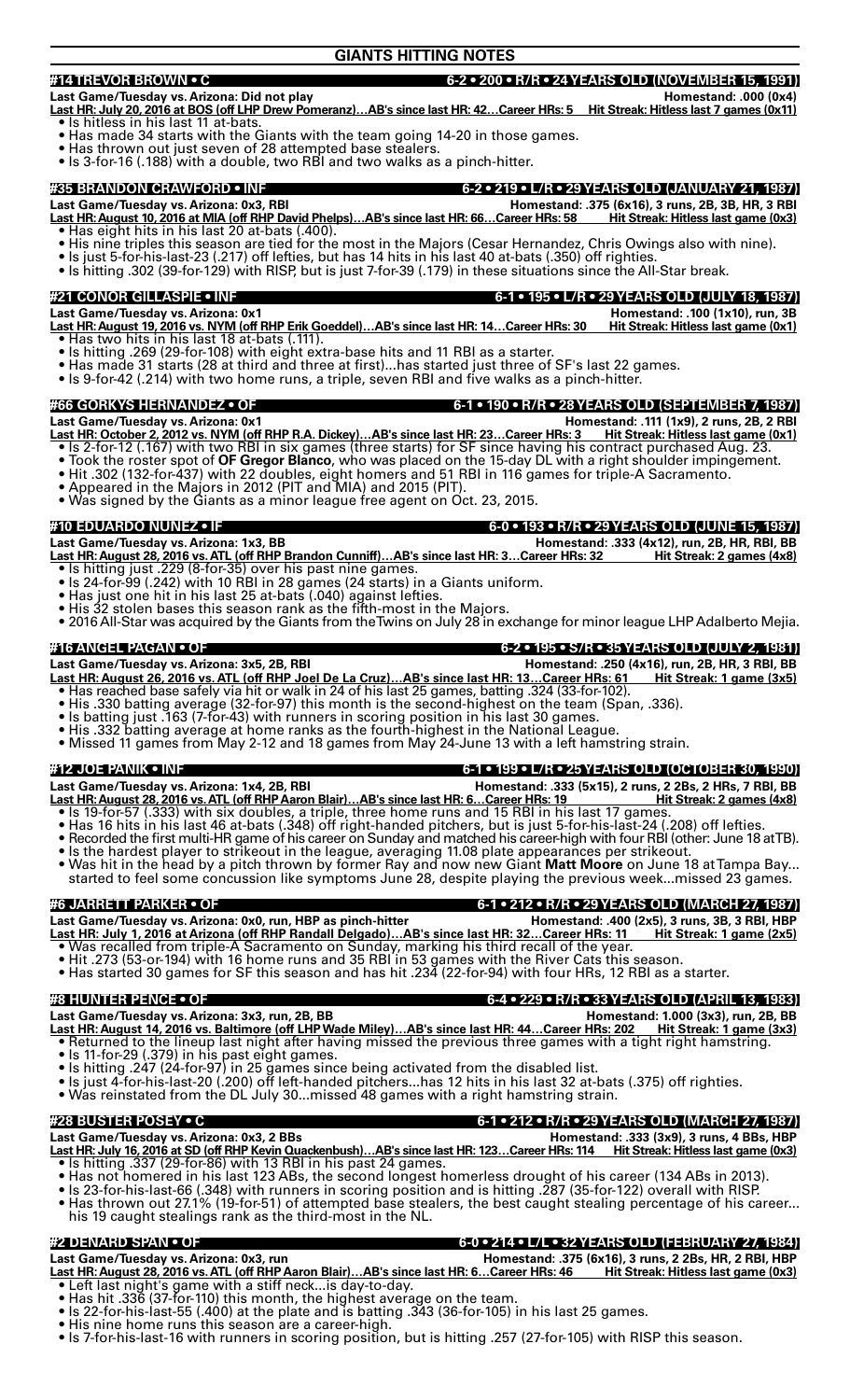|                                                                                                                                                                                                                                                                                                                                                                                                                                                                                                                                                                                                                                                                                                                                                                                                                                                                                             | <b>GIANTS MISCELLANEOUS</b>                                                                                                                                                                                                                                                                                                                                                                                                                                                                                                                                                                                                                                                                                                                                             |
|---------------------------------------------------------------------------------------------------------------------------------------------------------------------------------------------------------------------------------------------------------------------------------------------------------------------------------------------------------------------------------------------------------------------------------------------------------------------------------------------------------------------------------------------------------------------------------------------------------------------------------------------------------------------------------------------------------------------------------------------------------------------------------------------------------------------------------------------------------------------------------------------|-------------------------------------------------------------------------------------------------------------------------------------------------------------------------------------------------------------------------------------------------------------------------------------------------------------------------------------------------------------------------------------------------------------------------------------------------------------------------------------------------------------------------------------------------------------------------------------------------------------------------------------------------------------------------------------------------------------------------------------------------------------------------|
| <b>GIANTS SCORING BY INNINGS</b>                                                                                                                                                                                                                                                                                                                                                                                                                                                                                                                                                                                                                                                                                                                                                                                                                                                            | <b>CATCHER'S CORNER</b>                                                                                                                                                                                                                                                                                                                                                                                                                                                                                                                                                                                                                                                                                                                                                 |
| $\mathbf{2}$<br>3<br>4<br>5<br>6<br>$\overline{\mathbf{z}}$<br>8<br>9 Extra<br>Total<br>1<br>47 54<br>Giants<br>Opponents<br>77 92 77<br>76 57 71<br>60 63<br>77<br>30<br>589<br>12<br>63<br>48<br>32<br>50 61<br>59<br>11<br>528                                                                                                                                                                                                                                                                                                                                                                                                                                                                                                                                                                                                                                                           | %<br>Catcher<br>G/GS<br>- IP<br>ER<br><b>ERA</b><br>SB<br><b>CS</b><br><b>PB</b><br>50/34 334.2 156<br>21<br>25.0% 4<br>4.20<br>Trevor Brown<br>7<br>97/97 847.0 340<br>3.61<br>32<br>19<br>37.3% 2<br><b>Buster Posey</b>                                                                                                                                                                                                                                                                                                                                                                                                                                                                                                                                              |
| <b>GIANTS WALK-OFF WINS/LOSSES (10)</b>                                                                                                                                                                                                                                                                                                                                                                                                                                                                                                                                                                                                                                                                                                                                                                                                                                                     | <b>GIANTS OUTFIELD ASSISTS (17)</b>                                                                                                                                                                                                                                                                                                                                                                                                                                                                                                                                                                                                                                                                                                                                     |
| $\overline{W}$ INS $(7)$<br><b>Date</b><br>4/8<br>5/7<br>5/23<br>5/25<br>6/10<br><b>Opponent</b><br>Notes<br>Crawford HR (10th)<br>Dodgers<br>Rockies<br>Duffy double (13th)<br>Blue Jays<br>Posey walk (13th)<br>Padres<br>Pence double (9th)<br>Padres<br>Crawford single (10th)<br>Dodgers<br>Posey single (10th)<br>6/26<br>Gillaspie double (9th)<br>Phillies<br>LOSSES (3)                                                                                                                                                                                                                                                                                                                                                                                                                                                                                                            | <b>Total (Career)</b><br>Name<br>Last<br>Gregor Blanco<br>$\begin{array}{c} 2(30) \\ 1(2) \end{array}$<br>May 24, 2016 vs. SD<br>Gorkys Hernandez<br>August 27, 2016 vs. ATL<br>4(43)<br>Angel Pagan<br>August 10, 2016 at MIA<br>Jarrett Parker<br>1(1)<br>May 24, 2016 vs. SD<br>6(90)<br>August 19, 2016 vs. NYM<br>Hunter Pence<br>Denard Span<br>1(40)<br>May 29, 2016 at COL<br>Kelby Tomlinson<br>$\begin{pmatrix} 1 \\ 1 \end{pmatrix}$<br>May 25, 2016 vs. SD<br>Mac Williamson<br>July 31, 2016 vs. WAS                                                                                                                                                                                                                                                       |
| <b>Date</b><br>6/1<br>7/16<br>8/3<br><b>Opponent</b><br>Notes<br>@Atlanta<br>Freeman HR (11th)<br>@San Diego<br>Casilla Balk (10th)<br>@Philadelphia<br>Franco single (12th)                                                                                                                                                                                                                                                                                                                                                                                                                                                                                                                                                                                                                                                                                                                | <b>GIANTS HOME RUN CHART</b><br>Grand Slams (2): Pence (4/7 vs. LAD), Pagan (6/21 at PIT)<br><b>Multi-HR Games (3):</b> Brown (4/12 at COL), Posey (5/28 at COL), Panik<br>(8/28 vs. ATL)                                                                                                                                                                                                                                                                                                                                                                                                                                                                                                                                                                               |
| <b>GIANTS MILESTONES WITHIN REACH</b>                                                                                                                                                                                                                                                                                                                                                                                                                                                                                                                                                                                                                                                                                                                                                                                                                                                       | 3-HR Games (0):<br><b>Back-to-Back HRs (4):</b> Span-Panik-Posey (4/4 at MIL), Parker-Span                                                                                                                                                                                                                                                                                                                                                                                                                                                                                                                                                                                                                                                                              |
| 100 Wins<br>Madison Bumgarner (98) - 2 to milestone                                                                                                                                                                                                                                                                                                                                                                                                                                                                                                                                                                                                                                                                                                                                                                                                                                         | (6/28 vs. OAK), Posey-Crawford (6/30 at OAK), Crawford-Williamson-<br>(7/2 at ARI)                                                                                                                                                                                                                                                                                                                                                                                                                                                                                                                                                                                                                                                                                      |
| 1,500 Hits<br>Hunter Pence (1,484) - 16 to milestone                                                                                                                                                                                                                                                                                                                                                                                                                                                                                                                                                                                                                                                                                                                                                                                                                                        | Back-to-Back-to-Back HRs (1): Span-Panik-Posey (4/4 at MIL)<br>Leadoff HRs (1): Span (6/14 vs. MIL)                                                                                                                                                                                                                                                                                                                                                                                                                                                                                                                                                                                                                                                                     |
| 1,000 Hits                                                                                                                                                                                                                                                                                                                                                                                                                                                                                                                                                                                                                                                                                                                                                                                                                                                                                  | Pinch Hit HRs (4): Blanco (7/8 vs. ARI), Williamson (7/16 at SD),<br>Gillaspie (7/17 at SD), Gillaspie (8/19 vs. NYM)                                                                                                                                                                                                                                                                                                                                                                                                                                                                                                                                                                                                                                                   |
| Buster Posey (975) - 25 to milestone                                                                                                                                                                                                                                                                                                                                                                                                                                                                                                                                                                                                                                                                                                                                                                                                                                                        | Walkoff HRs (1): Crawford (4/8 vs. LAD)<br>Inside the Park HRs (0):                                                                                                                                                                                                                                                                                                                                                                                                                                                                                                                                                                                                                                                                                                     |
| <b>GIANTS EJECTIONS (4)</b><br><b>Date Name Inn</b><br>7/8 Bochy 2nd<br>7/15 Belt 9th<br>7/15 Bochy 9th<br>7/26 Pagan 8th<br><b>Umpire</b><br><b>Reason</b><br>Quinn Wolcott Arguing pitches thrown at Posey<br>Mike Estabrook<br>Arguing strike three<br>Mike Estabrook<br>Arguing strike three on Belt<br>Joe West<br>Arguing called third strike                                                                                                                                                                                                                                                                                                                                                                                                                                                                                                                                         | Giants Pitcher HRs (4): Bumgarner (4/9 vs. LAD), Bumgarner (6/2 at<br>ATL), Cain (7/26 vs. CIN), Bumgarner (8/18 vs. NYM)                                                                                                                                                                                                                                                                                                                                                                                                                                                                                                                                                                                                                                               |
| <b>PLAYER</b><br><b>DLTYPE</b><br><b>INJURY</b>                                                                                                                                                                                                                                                                                                                                                                                                                                                                                                                                                                                                                                                                                                                                                                                                                                             | <b>DISABLED LIST AND BEREAVEMENT LIST</b><br>ON (RETRO)<br>OFF (ELIGIBLE) GAMES MISSED SF'S W-L                                                                                                                                                                                                                                                                                                                                                                                                                                                                                                                                                                                                                                                                         |
| Gregor Blanco<br><b>Right shoulder impingement</b><br>$15$ -day<br><i>Matt Cain</i><br>15-day<br>Lower back strain<br> Derek Law<br>Right elbow strain<br>15-day<br>I Josh Osich<br>Left forearm strain<br>15-day<br>Jake Peavy<br>Lower back strain<br>15-day<br>Mac Williamson<br>Left shoulder strain<br>15-day<br>Ehire Adrianza<br>Matt Çain<br><b>Fractured Left Foot</b><br>$60 - day$<br>Right hamstring strain<br>15-day<br>Right hamstring strain<br>Right shoulder strain<br> Matt Cain<br>15-day<br>15-day<br>Çory Gearrin<br>Right Flexor Strain<br>Ģeorge Kontos<br>$15$ -day<br>Angel Pagan<br>Joe Panik<br>Lett hamstring strain<br>15-day<br>Concussion<br>15-day<br>Hunter Pence<br>Sergio Romo<br>Kelby Tomlinson<br>Right hamstring strain<br>15-day<br>Right Flexor Strain<br>60-day<br>Left thumb sprain<br>15-day<br>Note: Players in italics are currently on DL/BL | August 23 (August 22)<br>(September 6)<br>3-4<br>$\begin{array}{c}\n 11 \\ 24 \\ 8 \\ 8\n \end{array}$<br>5-6<br>(September 2)<br>August 18<br>August 28<br>July 28 (July 24)<br>(September 12)<br>1-1<br>$13 - 21$<br>(August 8)<br>August 27 (August 21)<br>$3 - 5$<br>(September 5)<br>26<br>95<br>14<br>23<br>26<br>26<br>18<br>August 2 (August 1)<br>$10 - 16$<br>(August 16)<br>55-40<br>April 15<br>June 14<br>May 28<br>June 13<br>$8 - 6$<br>18-11<br>June 14<br>July 20<br>August 18<br>13-21<br>July 6<br>April 19 (April 18)<br>$15 - 11$<br>May 4<br>$11 - 7$<br>Jụné 14<br>May 24<br>23<br>June 28<br>$10-13$<br>July 5<br>June 2<br>July 30<br>26-22<br>48<br>77<br>47-30<br>April 15 (April 11)<br>July 4<br>June 10 (June 9)<br>29<br>July 14<br>21-8 |
| <b>IINJURY REPORT:</b>                                                                                                                                                                                                                                                                                                                                                                                                                                                                                                                                                                                                                                                                                                                                                                                                                                                                      |                                                                                                                                                                                                                                                                                                                                                                                                                                                                                                                                                                                                                                                                                                                                                                         |
| <b>Gregor Blanco</b> is nursing a right shoulder impingement and has been placed on the 15-day disabled list.<br><b>Derek Law</b> was placed on the 15-day DL on Sunday with a right elbow strainan MRI showed inflammation and he just needs rest.<br><b>Josh Osich</b> was placed on the 15-day disabled list with a left forearm strainhas appeared in eight rehab games (3.86 ERA).<br>Jake Peavy was placed on the 15-day DL Saturday with a lower back strain.<br>on a rehab assignment with triple-A Sacramentohe's 9-for-41 (.220) with two homers and seven RBI in 11 games.                                                                                                                                                                                                                                                                                                       | Matt Cain was placed on the 15-day disabled list with a lower back strainstarted a rehab assignment last night with triple-A Sacramento and was<br>roughed up for six runs (four earned) on 10 hits in just 5.0 innings in a 6<br>Mac Williamson was placed on the 15-day disabled list with a left shoulder strain, an injury he suffered July 31 versus Washingtonis currently                                                                                                                                                                                                                                                                                                                                                                                        |
|                                                                                                                                                                                                                                                                                                                                                                                                                                                                                                                                                                                                                                                                                                                                                                                                                                                                                             | <b>LAST TIME IT HAPPENED</b>                                                                                                                                                                                                                                                                                                                                                                                                                                                                                                                                                                                                                                                                                                                                            |
| <b>FOR THE GIANTS</b>                                                                                                                                                                                                                                                                                                                                                                                                                                                                                                                                                                                                                                                                                                                                                                                                                                                                       | <b>AGAINST THE GIANTS</b>                                                                                                                                                                                                                                                                                                                                                                                                                                                                                                                                                                                                                                                                                                                                               |
|                                                                                                                                                                                                                                                                                                                                                                                                                                                                                                                                                                                                                                                                                                                                                                                                                                                                                             | <b>HITTING:</b><br>Hit for the Cycle Kelly Johnson (ARI), July 23, 2010 at Chase Field<br>Grand Slam Yeonis Cespedes (NYM), April 29, 2016 at Citi Field<br>Inside-the-Park HR  Dee Gordon (MIA), June 30, 2015 at Marlins Park (2nd)                                                                                                                                                                                                                                                                                                                                                                                                                                                                                                                                   |
|                                                                                                                                                                                                                                                                                                                                                                                                                                                                                                                                                                                                                                                                                                                                                                                                                                                                                             | HRs from both sides of plateLance Berkman (HOU), April 13, 2006 at AT&T Park<br>Pinch-Hit Home RunJake Smolinski (OAK), June 28, 2016 at AT&T Park                                                                                                                                                                                                                                                                                                                                                                                                                                                                                                                                                                                                                      |
|                                                                                                                                                                                                                                                                                                                                                                                                                                                                                                                                                                                                                                                                                                                                                                                                                                                                                             | Pinch-Hit Grand Slam Josh Barfield (SD), Aug. 17, 2006 at Petco (9th)<br>Home Run in first ML at-bat Adam Wainwright (STL), May 26, 2006 at AT&T                                                                                                                                                                                                                                                                                                                                                                                                                                                                                                                                                                                                                        |
|                                                                                                                                                                                                                                                                                                                                                                                                                                                                                                                                                                                                                                                                                                                                                                                                                                                                                             | Leadoff Home RunJean Segura (ARI), July 8, 2016 at AT&T Park<br>Walkoff Home RunFreddie Freeman (ATL), June 1, 2016 at Turner Field<br>Walkoff Grand SlamRyan Spilborghs (COL), Aug. 24, 2009 at Coors (14th)                                                                                                                                                                                                                                                                                                                                                                                                                                                                                                                                                           |
|                                                                                                                                                                                                                                                                                                                                                                                                                                                                                                                                                                                                                                                                                                                                                                                                                                                                                             | Home Run by a Pitcher  Zack Greinke (LA), Sept. 13, 2014 at AT&T Park                                                                                                                                                                                                                                                                                                                                                                                                                                                                                                                                                                                                                                                                                                   |
|                                                                                                                                                                                                                                                                                                                                                                                                                                                                                                                                                                                                                                                                                                                                                                                                                                                                                             | Six-Hit Game Rondell White (MON), June 11, 1995 at Candlestick<br>Two Hits, One InningTrevor Story/Gerardo Parra (COL), May 5, 2016 at AT&T Park                                                                                                                                                                                                                                                                                                                                                                                                                                                                                                                                                                                                                        |
|                                                                                                                                                                                                                                                                                                                                                                                                                                                                                                                                                                                                                                                                                                                                                                                                                                                                                             | Two Home Runs, One InningWike Lansing (MON), May 7, 1997 at Candlestick<br>Two Home Run GameYoenis Cespedes (NYM), Aug. 20, 2016 at AT&T                                                                                                                                                                                                                                                                                                                                                                                                                                                                                                                                                                                                                                |
|                                                                                                                                                                                                                                                                                                                                                                                                                                                                                                                                                                                                                                                                                                                                                                                                                                                                                             | Three Home Run GameHanley Ramirez (BOS), July 20, 2016 at Fenway Park                                                                                                                                                                                                                                                                                                                                                                                                                                                                                                                                                                                                                                                                                                   |
|                                                                                                                                                                                                                                                                                                                                                                                                                                                                                                                                                                                                                                                                                                                                                                                                                                                                                             | Back-to-Back Home RunsPrado/Yellich (MIA), August 8, 2016 at Marlins Park<br>Three Consecutive HRsBeltre/Encarncion/Ross (LAD), April 18, 2004 at AT&T<br>Three Home Runs, One Inning  (ARI), April 29, 2013 at Chase Field (4th)                                                                                                                                                                                                                                                                                                                                                                                                                                                                                                                                       |
|                                                                                                                                                                                                                                                                                                                                                                                                                                                                                                                                                                                                                                                                                                                                                                                                                                                                                             | Four Home Runs, One Inning (ATL), May 20, 2001 at Turner Field (7th)                                                                                                                                                                                                                                                                                                                                                                                                                                                                                                                                                                                                                                                                                                    |
|                                                                                                                                                                                                                                                                                                                                                                                                                                                                                                                                                                                                                                                                                                                                                                                                                                                                                             |                                                                                                                                                                                                                                                                                                                                                                                                                                                                                                                                                                                                                                                                                                                                                                         |
|                                                                                                                                                                                                                                                                                                                                                                                                                                                                                                                                                                                                                                                                                                                                                                                                                                                                                             | PITCHING:<br>No-Hitter at Home Homer Bailey (CIN), July 2, 2013 at GABP<br>One-HitterClayton Kershaw (LAD), Sept. 29, 2015 at AT&T Park<br>10+ Innings Pitched Cliff Lee (PHI), April 18, 2012 at AT&T Park (10)<br>15+ Strikeouts Clayton Kershaw (LAD), Sept. 2, 2015 at Dodger Stadium (15)<br>Complete Game ShutoutClayton Kershaw (LAD), Sept. 29, 2015 at AT&T Park<br>Back-to-Back CG Wins Kershaw (LAD/Rusin (COL), Sept. 2-3, 2015 at Dodger/Coors<br>Back-to-Back Shutouts Sept. 18-19, 2015 (ARI) at AT&T Park                                                                                                                                                                                                                                               |
|                                                                                                                                                                                                                                                                                                                                                                                                                                                                                                                                                                                                                                                                                                                                                                                                                                                                                             | <b>MISCELLANEOUS:</b><br>Hit Into a Triple Play (SD), May 30, 2004 at AT&T Park (8th)<br>Position Player PitchingSteve Finley (ARI), Aug. 30, 2001 at Chase Field (9th)<br>Three-or-more Steals, One Game Nori Aoki (KC), Aug. 10, 2014 at Kauffman (3)<br>Steal of Home Paul Lo Duca (LAD), June 24, 2004 at AT&T Park (4th)                                                                                                                                                                                                                                                                                                                                                                                                                                           |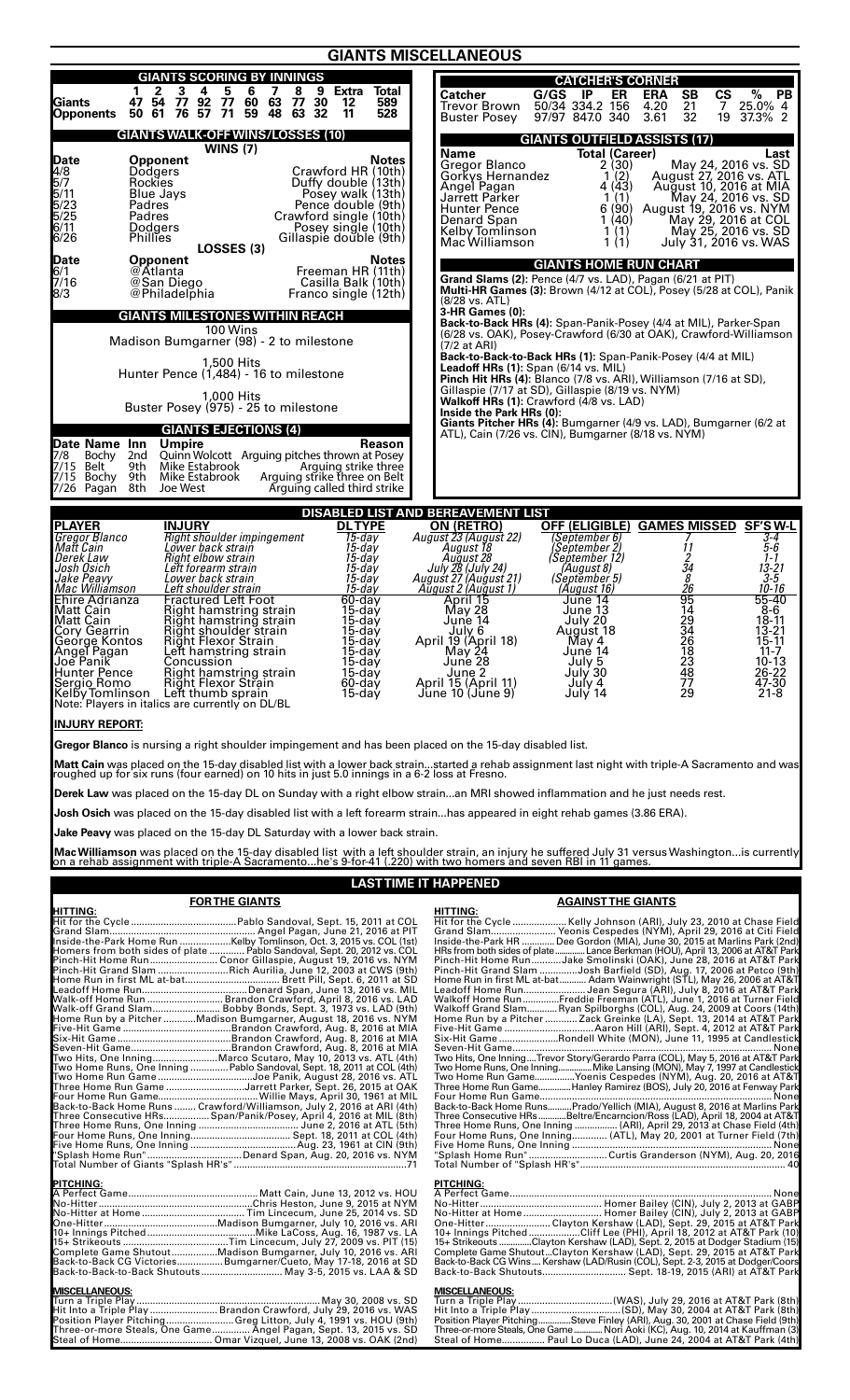| G Date D/N OPP<br>W/L SCORE W-L-SV<br>4/4<br>D<br>at MIL<br>W<br>$12 - 3$<br><b>Bumgarner-Peralta</b><br>1<br>4/5<br>N<br>at MIL<br>W<br>$2 - 1$<br>2<br>Cueto-Nelson-Casilla<br>4/6<br>D<br>at MIL<br>$3 - 4$<br>Thornburg-Lopez-Jeffress<br>3<br>L<br>$12 - 6$<br>14<br>4/7<br>D<br>LAD<br>W<br>Heston-Wood<br>5<br>4/8<br>N<br>LAD<br>w<br>$3-2(10)$<br>Casilla-Blanton<br>LAD<br>6<br>4/9<br>D<br>L.<br>$2-3(10)$<br>Hatcher-Kontos-Jansen<br>17<br>4/10<br>D<br>LAD<br>W<br>$9-6$<br>Cueto-Coleman-Casilla<br>OFF DAY<br>4/11<br>$4/12$ N<br>at COL<br><b>W</b><br>$7 - 2$<br>Samardzija-Chatwood<br>8<br>at COL<br>L<br>$6 - 10$<br>Rusin-Peavy<br>4/13<br>N<br>9<br>D<br>at COL<br>L<br>$6 - 11$<br>De La Rosa-Cain<br>10 4/14<br>at LAD<br>L<br>$3 - 7$<br>Kershaw-Bumgarner<br>11 4/15<br>N<br>N<br>at LAD<br>W<br>$4 - 3$<br>Cueto-Kazmir-Casilla<br>12 4/16<br>at LAD<br>L<br>$1 - 3$<br>13 4/17<br>N.<br>Maeda-Samardzija-Jansen<br>ARI<br>14 4/18<br>N<br>7-9 (11)<br>De La Rosa-Heston-Ziegler<br>L<br>15 4/19<br>ARI<br>L<br>$0-3$<br>Ray-Cain-Clippard<br>N<br>$1 - 2$<br>ARI<br>L<br>Greinke-Bumgarner-Ziegler<br>16 4/20<br>N                                                                                                                                                                                                                                                                                                                                                                                                                                                                                                                                                                                                                                                                                                                                                                                                                                                                                                                                                                                                                                                                                                                                                                                                                                   | $1-0$<br>$2 - 0$<br>2-1<br>$3-1$<br>$4 - 1$<br>4-2<br>$5-2$<br>$6-2$<br>$6 - 3$<br>$6 - 4$<br>6-5<br>7-5<br>$7-6$<br>$7 - 7$<br>7-8<br>7-9                                                                                                                                                                                                                                                            | Record Pos GB/GA ATT<br>T1st<br>0<br>44,318*<br>T <sub>1st</sub><br>0<br>24,123<br>T <sub>2</sub> nd<br>$-1$<br>20,098<br>41,940*<br>T1st<br>0<br>41,742*<br>1st<br>0<br>41,224*<br>T <sub>1st</sub><br>0<br>1st<br>$+1$<br>41,656*<br>$+1$<br>1st<br>$+2$<br>20,814<br>1st<br>$+1$<br>21,891<br>1st<br>21,226<br>T1st<br>0<br>$53,449*$<br>3rd<br>$-1$<br>53,409*<br>T1st<br>0<br>3rd<br>$-1$<br>48,911<br>$-1.5$ 41,432*<br>3rd<br>T3rd<br>$-1.5$ 41,218*<br>$-2.5$ 41,497*<br>4th                                                                                                                                                                                                                                                                                                                                                                                                                                                                                                                                                                                                                                  | DateD/N<br>G<br>91<br>$7/15$ N<br>$7/16$ N<br>92<br>93<br>7/17 D<br>7/18<br>$7/19$ N<br>94<br>95<br>7/20 N<br>7/21<br>$7/22$ N<br>96<br>97<br>7/23<br>D<br>$7/24$ D<br>98<br>99<br>7/25 N<br>100 7/26 N<br>101 7/27 D<br>102 7/28 N<br>103 7/29 N<br>104 7/30 D<br>$105$ 7/31 D<br>8/1                                                                                                                                                                                                                                                  | <b>W/L SCORE</b><br><b>OPP</b><br>at SD<br>$1 - 4$<br>L<br>at SD<br>L<br>$6 - 7(10)$<br>at SD<br>L<br>$3-5$<br>OFF DAY<br>at BOS<br>L<br>$0-4$<br>at BOS<br>L<br>$7 - 11$<br>OFF DAY<br>at NYY<br>L<br>$2 - 3$<br>W 2-1 (12)<br>at NYY<br>at NYY<br>L<br>$2 - 5$<br>$5 - 7$<br>CIN<br>L<br>W<br>$9 - 7$<br>CIN<br>CIN<br>L<br>$1 - 2$<br>$1 - 4$<br>WAS<br>L<br><b>WAS</b><br>L<br>$1 - 4$<br><b>WAS</b><br>W<br>$5 - 3$<br><b>WAS</b><br>W<br>$3-1$<br>OFF DAY                                                                                                                                                                                                                                                                                                                    | W L SV<br>RECORD<br>Cashner-Bumgarner-Maurer 57-34<br>Quackenbush-Casilla<br>$57 - 35$<br>Jackson-Cueto-Maurer<br>$57 - 36$<br>Porcello-Peavy<br>57-37<br>Barnes-Cain<br>$57 - 38$<br>Miller-Osich-Chapman<br>57-39<br>Casilla-Swarzak-Strickland<br>58-39<br>58-40<br>Eovaldi-Samardzija-Green<br>DeSclafani-Peavy-Cingrani<br>58-41<br>Cain-Reed-Casilla<br>59-41<br>Straily-Bumgarner-Cingrani<br>59-42<br>Roark-Cueto-Kelley<br>59-43<br>Scherzer-Samardzija-Kelley<br>59-44<br>Law-Petit-Casilla<br>60-44<br>Cain-Gonzalez-Casilla<br>$61 - 44$                                                                                                                                                                                                                                                                                                                                                                                                                                                                                                                                                                           | POS GB/GA ATT<br>38,522<br>1st<br>$+5.5$<br>$+5.5$<br>40,550<br>1st<br>$+5.5$<br>35,784<br>1st<br>$+5.5$<br>1st<br>$+4.5$ 38,082*<br>1st<br>$+4.5$ 38,201*<br>1st<br>1st<br>$+4.0$<br>1st<br>$+4.0$<br>45,304<br>$+4.0$<br>46,727<br>1st<br>$+3.0$<br>1st<br>34,143<br>1st<br>$+2.5$ 42,147*<br>$+2.5$ 41,896*<br>1st<br>$+2.5$ 42,079*<br>1st<br>1st<br>$+2.0$ 42,001*<br>$+1.0$ 41,959*<br>1st<br>1st<br>$+2.0$ 41,743*<br>1st<br>$+2.0$ 41,795*<br>$+2.0$<br>1st                                                                                                                                                                                                                                                                                                   |
|-----------------------------------------------------------------------------------------------------------------------------------------------------------------------------------------------------------------------------------------------------------------------------------------------------------------------------------------------------------------------------------------------------------------------------------------------------------------------------------------------------------------------------------------------------------------------------------------------------------------------------------------------------------------------------------------------------------------------------------------------------------------------------------------------------------------------------------------------------------------------------------------------------------------------------------------------------------------------------------------------------------------------------------------------------------------------------------------------------------------------------------------------------------------------------------------------------------------------------------------------------------------------------------------------------------------------------------------------------------------------------------------------------------------------------------------------------------------------------------------------------------------------------------------------------------------------------------------------------------------------------------------------------------------------------------------------------------------------------------------------------------------------------------------------------------------------------------------------------------------------------------------------------------------------------------------------------------------------------------------------------------------------------------------------------------------------------------------------------------------------------------------------------------------------------------------------------------------------------------------------------------------------------------------------------------------------------------------------------------------------------------|-------------------------------------------------------------------------------------------------------------------------------------------------------------------------------------------------------------------------------------------------------------------------------------------------------------------------------------------------------------------------------------------------------|-----------------------------------------------------------------------------------------------------------------------------------------------------------------------------------------------------------------------------------------------------------------------------------------------------------------------------------------------------------------------------------------------------------------------------------------------------------------------------------------------------------------------------------------------------------------------------------------------------------------------------------------------------------------------------------------------------------------------------------------------------------------------------------------------------------------------------------------------------------------------------------------------------------------------------------------------------------------------------------------------------------------------------------------------------------------------------------------------------------------------|-----------------------------------------------------------------------------------------------------------------------------------------------------------------------------------------------------------------------------------------------------------------------------------------------------------------------------------------------------------------------------------------------------------------------------------------------------------------------------------------------------------------------------------------|------------------------------------------------------------------------------------------------------------------------------------------------------------------------------------------------------------------------------------------------------------------------------------------------------------------------------------------------------------------------------------------------------------------------------------------------------------------------------------------------------------------------------------------------------------------------------------------------------------------------------------------------------------------------------------------------------------------------------------------------------------------------------------|--------------------------------------------------------------------------------------------------------------------------------------------------------------------------------------------------------------------------------------------------------------------------------------------------------------------------------------------------------------------------------------------------------------------------------------------------------------------------------------------------------------------------------------------------------------------------------------------------------------------------------------------------------------------------------------------------------------------------------------------------------------------------------------------------------------------------------------------------------------------------------------------------------------------------------------------------------------------------------------------------------------------------------------------------------------------------------------------------------------------------------|-----------------------------------------------------------------------------------------------------------------------------------------------------------------------------------------------------------------------------------------------------------------------------------------------------------------------------------------------------------------------------------------------------------------------------------------------------------------------------------------------------------------------------------------------------------------------------------------------------------------------------------------------------------------------------------------------------------------------------------------------------------------------|
| $2 - 6$<br>17 4/21<br>D<br>ARI<br>L<br><b>Wagner-Cueto</b><br>18 4/22<br>N<br>MIA<br>W<br>$8 - 1$<br>Samardzija-Cosart<br>W<br>N<br>MIA<br>$7 - 2$<br>Peavy-Fernandez<br>19 4/23<br>$4 - 5$<br>20 4/24<br>D<br>MIA<br>L<br>Barraclough-Osich-Ramos<br>W<br>21 4/25<br>N<br>SD<br>$5 - 4$<br>Bumgarner-Pomeranz-Casilla 10-11<br>W<br>N<br>SD<br>$1 - 0$<br><b>CUETO-Shields</b><br>22 4/26<br>23 4/27<br>N<br>SD<br>w<br>$13-9$<br>Samardzija-Cashner<br>OFF DAY<br>4/28<br>24 4/29<br>at NYM<br>Matz-Peavy<br>N<br>- L<br>$1 - 13$<br>$5-6$<br>25 4/30<br>D<br>at NYM<br>- L<br>deGrom-Cain-Familia<br>5/1<br>D<br>at NYM<br>- W<br>$6 - 1$<br>Bumgarner-Syndergaard<br>26<br>5/2<br>N<br>at CIN<br>W<br>$9-6$<br>27<br>Mazzaro-Ramirez-Casilla<br>5/3<br>N<br>at CIN<br>W<br>$3-1$<br>Samardzija-Cotham-Casilla<br>28<br>29<br>5/4<br>D<br>at CIN<br>$\mathbf{I}$<br>$4 - 7$<br>Straily-Peavy<br>5/5<br>COL<br>$7 - 17$<br>30<br>N<br>L<br>Beraman/Cain<br>5/6<br>COL<br>31<br>Ν<br>W<br>$6 - 4$<br>Bumgarner-Bettis-Casilla<br>32<br>5/7<br>D<br>COL<br>W<br>$2 - 1(13)$<br>Law-Miller<br>D<br>COL<br>33<br>5/8<br>L<br>$0 - 2$<br>Butler-Samardzija-McGee<br><b>TOR</b><br>34<br>5/9<br>Ν<br>L<br>$1 - 3$<br>Sanchez-Peavy-Osuna<br>35 5/10<br>N<br>TOR<br>L<br>$0 - 4$<br>Happ-Cain-Osuna<br>36 5/11<br>D<br>TOR<br>w<br>$5-4(13)$<br>Suarez-Tepera<br>W<br>$4 - 2$<br>37 5/12 N<br>at ARI<br>Cueto-Greinke-Lopez<br>W<br>38 5/13<br>at ARI<br>$3-1$<br>Samardzija-Miller-Casilla<br>N<br>W<br>$5 - 3$<br>39 5/14 N<br>at ARI<br>Strickland-Hudson-Gearrin<br>40 5/15<br>D<br>at ARI<br>W<br>$2 - 1$<br>Strickland-Ziegler-Casilla<br>5/16<br>OFF DAY<br>at SD<br>W<br>$5 - 1$<br><b>BUMGARNER-Rea</b><br>41 5/17 N<br>42 5/18<br>N<br>at SD<br>W<br>$2 - 1$<br><b>CUETO-Pomeranz</b><br>43 5/19<br>at SD<br>W<br>$3-1$<br>Samardzija-Shields-Casilla<br>N<br>44 5/20<br>N<br>CHI<br>τ<br>$1 - 8$<br>Arrieta-Peavy<br>45 5/21<br>D<br>CHI<br>W<br>$5 - 3$<br>Cain-Lester-Casilla<br>46 5/22<br>N<br>CHI<br>W<br>$1 - 0$<br>Bumgarner-Hendricks-Casilla 27-19<br>W<br>47 5/23 N<br>SD<br>$1 - 0$<br><b>CUETO-Hand</b><br>W<br>48 5/24 N SD<br>$8 - 2$<br>Samardzija-Cashner<br>49 5/25<br>D<br>SD<br>w<br>$4 - 3(10)$<br>Kontos-Hand<br>OFF DAY<br>5/26<br>50 5/27 N at COL<br>Chatwood-Suarez-McGee<br>L<br>$2 - 5$<br>51 5/28 D<br>at COL<br>W<br>$10-5$<br>Gearrin-Estevez | $7 - 10$<br>$8 - 10$<br>$9 - 10$<br>$9 - 11$<br>11-11<br>$12 - 11$<br>12-12<br>$12 - 13$<br>$13 - 13$<br>14-13<br>$15 - 13$<br>$15 - 14$<br>$15 - 15$<br>$16 - 15$<br>$17 - 15$<br>$17 - 16$<br>$17 - 17$<br>$17 - 18$<br>$18 - 18$<br>19-18<br>$20 - 18$<br>$21 - 18$<br>$22 - 18$<br>23-18<br>24-18<br>$25 - 18$<br>$25 - 19$<br>$26 - 19$<br>28-19<br>29-19<br>$30 - 19$<br>$30 - 20$<br>$31 - 20$ | $-3.5$ 41,052*<br>4th<br>4th<br>$-2.5$ 41,760 <sup>*</sup><br>4th<br>$-2.5$ 41,886*<br>$-3.5$ 41,509*<br>4th<br>3rd<br>$-2.5$ 41, 266 <sup>+</sup><br>T2nd -1.5 41,413*<br>$-0.5$ 41,357*<br>2nd<br>T1st<br>0<br>T <sub>1st</sub><br>0<br>39,764<br>44,466*<br>T <sub>1st</sub><br>0<br>T <sub>1st</sub><br>0<br>39,077<br>1st<br>$+0.5$ 13,829<br>$+0.5$ 14,309<br>1st<br>$+0.5$ 21,333<br>1st<br>0<br>T1st<br>41,477*<br>$+1.0$ 41,358 <sup>+</sup><br>1st<br>$+1.0$ 41,590 <sup>*</sup><br>1st<br>$\mathbf 0$<br>41,593*<br>T1st<br>0<br>41,256*<br>T1st<br>T2nd -1.0 41,464*<br>T1st<br>$\bf{0}$<br>41,372*<br>$\pmb{0}$<br>T <sub>1st</sub><br>19,461<br>T <sub>1st</sub><br>0<br>21,753<br>$\boldsymbol{0}$<br>T1st<br>32,448<br>$+1.0$ 25,007<br>1st<br>$+1.5$<br>1st<br>$+1.5$ 24,433<br>1st<br>$+2.5$ 23,518<br>1st<br>$+3.5$ 26,417<br>1st<br>$+3.\overline{5}$ 41,750*<br>1st<br>$+3.5$ 41,507 <sup>+</sup><br>1st<br>$+4.0$ 41,359 <sup>*</sup><br>1st<br>$+4.5$ 42,099 <sup>+</sup><br>1st<br>$+4.5$ 41,772*<br>1st<br>$+4.5$ 41,363*<br>1st<br>1st<br>$+4.5$<br>1st +4.5 32,901<br>39,253<br>$1st +4.5$ | 106 8/2 N<br>107 8/3<br>N<br>108 8/4<br>D<br>109 8/5<br>N<br>110 8/6<br>N<br>D<br>111 8/7<br>N<br>112 8/8<br>113 8/9<br>N<br>114 8/10 D<br>8/11<br>115 8/12 N<br>116 8/13 N<br>117 8/14 D<br>118 8/15 N<br>1198/16 N<br>120 8/17 D<br>121 8/18 N<br>122 8/19 N<br>123 8/20 D<br>124 8/21 N<br>8/22<br>125 8/23 N<br>126 8/24 N<br>127 8/25 N<br>128 8/26 N<br>129 8/27 N<br>130 8/28 D<br>8/29<br>131 8/30 N<br>132 8/31<br>D<br>N<br>133 9/1<br>134 9/2 D<br>135 9/3<br>D<br>D<br>136 9/4<br>D<br>137<br>9/5<br>138 9/6 N<br>139 9/7 N | at PHI<br>$8 - 13$<br>L<br>at PHI<br>L<br>$4-5(12)$<br>at PHI<br>W<br>$3 - 2(10)$<br>at WAS<br>L.<br>$1-5$<br>$7 - 1$<br>at WAS W<br>at WAS<br>L.<br>$0-1$<br>W<br>$8 - 7(14)$<br>at MIA<br>at MIA<br>L<br>$0-2$<br>at MIA W<br>$1-0$<br>OFF DAY<br>BAL<br>$2 - 5$<br>L<br>W<br>BAL<br>$6-2$<br>Г<br>$7 - 8$<br>BAL<br>$5 - 8$<br>PIT<br>L<br>PIT<br>Г<br>$3 - 4$<br>PIT<br>L<br>$5-6$<br><b>NYM</b><br>W<br>$10-7$<br><b>NYM</b><br>W<br>$8 - 1$<br>Г<br>$5-9$<br><b>NYM</b><br><b>NYM</b><br>$0 - 2$<br>OFF DAY<br>at LAD<br>L<br>$5-9$<br>L<br>at LAD<br>$0 - 1$<br>W<br>at LAD<br>$4 - 0$<br>W<br>$7 - 0$<br>ATL<br>$1 - 3$<br>ATL<br>L<br>W<br>ATL<br>$13 - 4$<br>OFF DAY<br>ARI<br>Г<br>$3 - 4$<br>ARI<br>at CHI<br>at CHI<br>at CHI<br>at CHI<br>at COL<br>at COL<br>at COL | Neris-Smith<br>$61 - 45$<br>Garcia-Kontos<br>61-46<br>Romo-Gonzalez-Casilla<br>62-46<br>62-47<br>Gonzalez-Samardzija<br>Cain-Strasburg<br>63-47<br>Roark-BUMGARNER-Melancon 63-48<br>64-48<br>Kontos-McGowan<br>Koehler-Moore-Rodney<br>64-49<br>Samardzija-Phelps-Casilla<br>65-49<br>65-50<br>Bundy-Cain-Britton<br>Bumgarner-Gausman-Casilla<br>66-50<br>Brach-Casilla-Britton<br>66-51<br>Vogelsong-Moore<br>66-52<br>Bastardo-Law-Watson<br>66-53<br>Nicasio-Cain-Watson<br>66-54<br>Bumgarner-deGrom-Casilla<br>67-54<br>Cueto-Lugo<br>68-54<br>Colon-Moore<br>68-55<br>Syndergaard-Samardzija-Familia 68-56<br>68-57<br>Maeda-Bumgarner-Jansen<br>Hill-Cueto-Jansen<br>68-58<br>Moore-Stripling<br>69-58<br>Samardzija-De La Cruz<br>70-58<br>Foltynewicz-Suarez-Johnson<br>70-59<br>Bumgarner-Blair<br>$71 - 59$<br>Greinke-Cueto-Hudson<br>$71 - 60$<br>KNBR Radio; KKSF Radio; CSN Bay Area<br>KNBR Radio; CSN Bay Area<br><b>KNBR Radio; CSN Bay Area</b><br>KNBR Radio; CSN Bay Area<br>KNBR Radio; CSN Bay Area<br>KNBR Radio; CSN Bay Area<br><b>KNBR Radio; CSN Bay Area</b><br><b>KNBR Radio; CSN Bay Area</b> | $+2.0$<br>23,351<br>1st<br>23,162<br>1st<br>$+2.0$<br>$+2.0$<br>30,229<br>1st<br>34,036<br>1st<br>$+2.0$<br>1st<br>$+2.0$<br>36,404<br>$+1.0$<br>32,790<br>1st<br>22,806<br>1st<br>$+1.0$<br>T <sub>1st</sub><br>0<br>19,636<br>$+1.0$ 21,096<br>1st<br>1st<br>$+1.0$<br>$+1.0$ 41,479*<br>1st<br>$+1.0$ 41,456*<br>1st<br>$+1.0$ 41,268*<br>1st<br>1st<br>$+0.5$ 41,850*<br>2nd<br>$-0.5$ 41,185*<br>2nd<br>$-1.5$ 41,139 <sup>*</sup><br>2nd<br>$-0.5$ 41.517*<br>$+0.5$ 41,434*<br>1st<br>$+0.5$ 41,125*<br>1st<br>2nd<br>$-0.5$ 41,377*<br>2nd<br>$-1.0$<br>2nd<br>$-2.0$<br>46,899<br>43,957<br>2nd<br>$-3.0$<br>2nd<br>$-2.0$<br>$53,297*$<br>2nd<br>$-1.0$ 41,283*<br>2nd<br>$-2.0$ 41,635*<br>2nd<br>$-2.0$ 41,675*<br>2nd<br>$-1.5$<br>2nd<br>$-2.0$ 41,443* |
| 52 5/29 D at COL<br>$8 - 3$<br>W<br>Cueto-Rusin<br>53 5/30 D at ATL<br>$3-5$<br>Foltynewicz-Samardzija<br>L<br>54 5/31<br>at ATL<br>W<br>4-0<br>Peavy-Wisler<br>N<br>55 6/1<br>$4-5(11)$<br>Withrow-Law<br>N<br>at ATL<br>L<br>6/2<br>D at ATL<br>W<br>$6-0$<br>Bumgarner-Blair<br>56<br>6/3<br>N<br>at STL<br>W<br>$5-1$<br>Cueto-Wainwright<br>57<br>6/4<br>N<br>at STL<br>L<br>$4 - 7$<br>Lyons-Samardzija-Rosenthal<br>58<br>$3-6$<br>59<br>6/5<br>N at STL<br>L<br>Martinez-Peavy-Rosenthal<br>6/6<br>OFF DAY<br>Tazawa-Casilla-Kimbrel<br>60 6/7<br>N<br><b>BOS</b><br>$3-5(10)$<br>L<br>N<br><b>BOS</b><br>W<br>61<br>6/8<br>$2 - 1$<br>Gearrin-Price-Strickland<br>6/9<br>OFF DAY<br>62 6/10 N<br>LAD<br>$2 - 3$<br>Kershaw-Casilla-Jansen<br>L<br>D LAD<br>63 6/11<br>w<br>$5-4(10)$<br>Stratton-Jansen<br>64 6/12 N<br>LAD<br>W<br>$2 - 1$<br>Peavy-Urias-Casilla<br>65 6/13 N<br>MIL<br>W<br>$11 - 5$<br>Suarez-Knebel-Law<br>66 6/14 N MIL<br>W<br>$3 - 2$<br>Bumgarner-Smith-Casilla<br>67 $6/15$ D<br>MIL<br>W<br>$10-1$<br>Cueto-Nelson<br>OFF DAY<br>6/16<br>68 6/17 N<br>at TB<br>$5-1$<br><b>SAMARDZIJA-Archer</b><br>W<br>69 6/18<br>D<br>at TB<br>W<br>$6 - 4$<br>Strickland-Colome-Gearrin<br>70 6/19 D<br>at TB<br>W<br>$5 - 1$<br>Law-Cedeno<br>71 6/20 N at PIT<br>L<br>$0 - 1$<br>Locke-BUMGARNER-Melancon 44-27<br>72 6/21 N<br>at PIT<br>W<br>$15 - 4$<br>Cueto-Boscan<br>73 6/22 N<br>W<br>$7-6$<br>Law-Hughes-Casilla<br>at PIT<br>74 6/23 D<br>at PIT<br>W<br>$5 - 3$<br>Suarez-Niese-Casilla<br>75 6/24 N<br>W<br>PHI<br>$5 - 4$<br>Peavy-Araujo-Casilla<br>76 6/25 N<br>PHI<br>L<br>$2 - 3$<br>Hellickson-Bumgarner-Gomez 48-28<br>77 6/26 D<br>Gearrin-Gonzalez<br>PHI<br>W<br>$8 - 7$                                                                                                                                                                                                                                                                                                                                                                                                                                                                                                                                                                                                                                                           | 32-20<br>32-21<br>33-21<br>$33 - 22$<br>34-22<br>35-22<br>$35 - 23$<br>$35 - 24$<br>$35 - 25$<br>36-25<br>36-26<br>37-26<br>38-26<br>39-26<br>40-26<br>$41 - 26$<br>42-26<br>43-26<br>44-26<br>45-27<br>46-27<br>47-27<br>$48 - 27$<br>49-28                                                                                                                                                          | 1st +4.5 42,307<br>1st +4.5 23,147<br>1st +4.5 15,723<br>+4.5 15,107<br>1st<br>1st +5.5 15,983<br>$1st + 5.5$ 43.560<br>1st +4.5 $45,453*$<br>1st +3.5 44,907*<br>$+4.0$<br>1st<br>$+3.0$ 41,512*<br>1st<br>$+4.0$ 41,635 <sup>+</sup><br>1st<br>$1st +4.0$<br>1st $+3.0$ 41,208 <sup>+</sup><br>1st +4.0 41,358*<br>1st +5.0 $41,583$ <sup>+</sup><br>1st +6.0 $41,543$ <sup>*</sup><br>1st +6.0 41,750*<br>$+6.0$ 41,811*<br>1st<br>$+6.5$<br>1st<br>1st +6.5 40,135*<br>1st +6.5 23,948<br>+6.5 17,361<br>1st<br>1st +5.5 27,906<br>1st +5.5 27,729<br>1st +5.5 33,747<br>$+6.0$ 29,986<br>1st<br>$+7.0$ 42,238 <sup>+</sup><br>1st<br>1st +7.0 41,928 <sup>+</sup><br>1st +8.0 41,479 <sup>*</sup>                                                                                                                                                                                                                                                                                                                                                                                                                | 9/8<br>140 9/9 N<br>141 9/10 N<br>142 9/11 D<br>143 9/12 N<br>144 9/13 N<br>145 9/14 D<br>$146$ 9/15 N<br>147 9/16 N<br>148 9/17 N<br>$149$ 9/18 D<br>150 9/19 N<br>151 9/20 N<br>152 9/21 N<br>153 9/22 N<br>154 9/23 N<br>155 9/24 N<br>156 9/25 D<br>9/26<br>157 9/27 N<br>158 9/28 N<br>159 9/29 N<br>160 9/30 N<br>161 10/1 D<br>162 10/2 D                                                                                                                                                                                        | OFF DAY<br>at ARI<br>at ARI<br>at ARI<br>SD<br>SD<br>SD<br>STL<br>STL<br>STL<br>STL<br>at LAD<br>at LAD<br>at LAD<br>at SD<br>at SD<br>at SD<br>at SD<br>OFF DAY<br>COL<br><b>COL</b><br>COL<br>LAD<br>LAD<br>LAD                                                                                                                                                                                                                                                                                                                                                                                                                                                                                                                                                                  | <b>KNBR Radio; NBC Bay Area</b><br><b>KNBR Radio; CSN Bay Area</b><br><b>KNBR Radio; CSN Bay Area</b><br>KNBR Radio; KKSF Radio; CSN Bay Area<br>KNBR Radio; KKSF Radio; CSN Bay Area<br>KNBR Radio; KKSF Radio; CSN Bay Area<br>KNBR Radio; KKSF Radio; CSN Bay Area<br>KNBR Radio; KKSF Radio; NBC Bay Area<br>KNBR Radio; KKSF Radio; CSN Bay Area<br>KNBR Radio; KKSF Radio; CSN Bay Area<br>KNBR Radio; KKSF Radio; CSN Bay Area<br>KNBR Radio; KKSF Radio; CSN Bay Area<br>KNBR Radio; KKSF Radio; CSN Bay Area; ESPN<br>KNBR Radio; KKSF Radio; CSN Bay Area<br>KNBR Radio; KKSF Radio; CSN Bay Area<br>KNBR Radio; KKSF Radio; NBC Bay Area<br>KNBR Radio; KKSF Radio; CSN Bay Area<br>KNBR Radio; KKSF Radio; CSN Bay Area<br>KNBR Radio; KKSF Radio; CSN Bay Area, ESPN<br>KNBR Radio; KKSF Radio; CSN Bay Area<br>KNBR Radio; KKSF Radio; CSN Bay Area<br>KNBR Radio; KKSF Radio; CSN Bay Area<br>KNBR Radio; KKSF Radio; CSN Bay Area<br>FINAL 2016 RECORD:<br>Pitcher's name in bold indicates complete game performance.                                                                                         |                                                                                                                                                                                                                                                                                                                                                                                                                                                                                                                                                                                                                                                                                                                                                                       |
| 78 6/27 N<br>0AK<br>L<br>$3 - 8$<br>Mengden-Samardzija<br>79 6/28 N<br>0AK<br>L<br>$11 - 13$<br>Neal-Lopez-Madson<br>at OAK<br>L<br>Manaea-Peavy<br>80 6/29 N<br>$1 - 7$<br>81 6/30 N<br>at OAK<br>W<br>$12-6$<br>Bumgarner-Overton<br>82 7/1<br>N<br>at ARI<br>W<br>$6 - 4$<br>Cueto-Miller-Casilla<br>83 7/2<br>N at ARI<br>L<br>$5-6$<br>Barrett-Strickland-Ziegler<br>84 7/3<br>D<br>at ARI<br>W<br>$5-4(11)$<br>Osich-Burgos-Casilla<br>85 7/4<br>D<br>COL<br>$3 - 1$<br>Peavy-Anderson-Casilla<br>W<br>7/5<br>COL<br>86<br>N<br>L<br>$3 - 7$<br>Lyles-Gearrin<br>7/6<br>N<br>COL<br>W<br>87<br>$5-1$<br><b>CUETO-De La Rosa</b><br>OFF DAY<br>7/7<br>88 7/8<br>N<br>ARI<br>$6 - 2$<br>Samardzija-Corbin<br>w<br>89 7/9<br>D<br>ARI<br>W<br>$4 - 2$<br>Kontos-Ray-Casilla<br>W<br>90 7/10 N ARI<br>4-0<br><b>BUMGARNER-Bradley</b><br><b>ALL-STAR BREAK</b><br>7/11<br>ALL-STAR GAME at Petco Park<br>7/12 N<br>7/13<br>ALL-STAR BREAK<br>7/14<br>ALL-STAR BREAK<br>ALL-STAR BREAK 2016 RECORD: 57-33                                                                                                                                                                                                                                                                                                                                                                                                                                                                                                                                                                                                                                                                                                                                                                                                                                                                                                                                                                                                                                                                                                                                                                                                                                                                                                                                                                        | 49-29<br>49-30<br>49-31<br>50-31<br>51-31<br>$51 - 32$<br>52-32<br>53-32<br>53-33<br>54-33<br>55-33<br>56-33<br>$57 - 33$                                                                                                                                                                                                                                                                             | 1st +7.0 $41,442$ <sup>+</sup><br>1st<br>$+6.0$ 41,730*<br>1st +6.0 32,810*<br>$+6.036,067*$<br>1st<br>$+6.0$ 24,859<br>1st<br>1st +5.0 30,683<br>$+5.0$ 26,171<br>1st<br>$+5.0$ 41,874*<br>1st<br>1st $+5.0$ 41,753*<br>1st +6.0 $42,076*$<br>1st $+6.5$<br>1st +6.5 41,576*<br>1st $+6.5$ 41,571*<br>1st +6.5 42,075*                                                                                                                                                                                                                                                                                                                                                                                                                                                                                                                                                                                                                                                                                                                                                                                               | * - denotes a sellout                                                                                                                                                                                                                                                                                                                                                                                                                                                                                                                   | Pitcher's name in bold italics indicates no-hitter<br>() - Indicates extra inning game.                                                                                                                                                                                                                                                                                                                                                                                                                                                                                                                                                                                                                                                                                            | 2016 DAY-BY-DAY STANDINGS INFO<br>Most Consecutive Days in 1st:97, May 11-Aug. 15<br><b>GIANTS 2016 INSTANT REPLAY</b><br>Number of plays viewed via instant replay at home41<br>Number of plays viewed via instant replay on road42                                                                                                                                                                                                                                                                                                                                                                                                                                                                                                                                                                                                                                                                                                                                                                                                                                                                                           |                                                                                                                                                                                                                                                                                                                                                                                                                                                                                                                                                                                                                                                                                                                                                                       |

**GIANTS DAY BY DAY**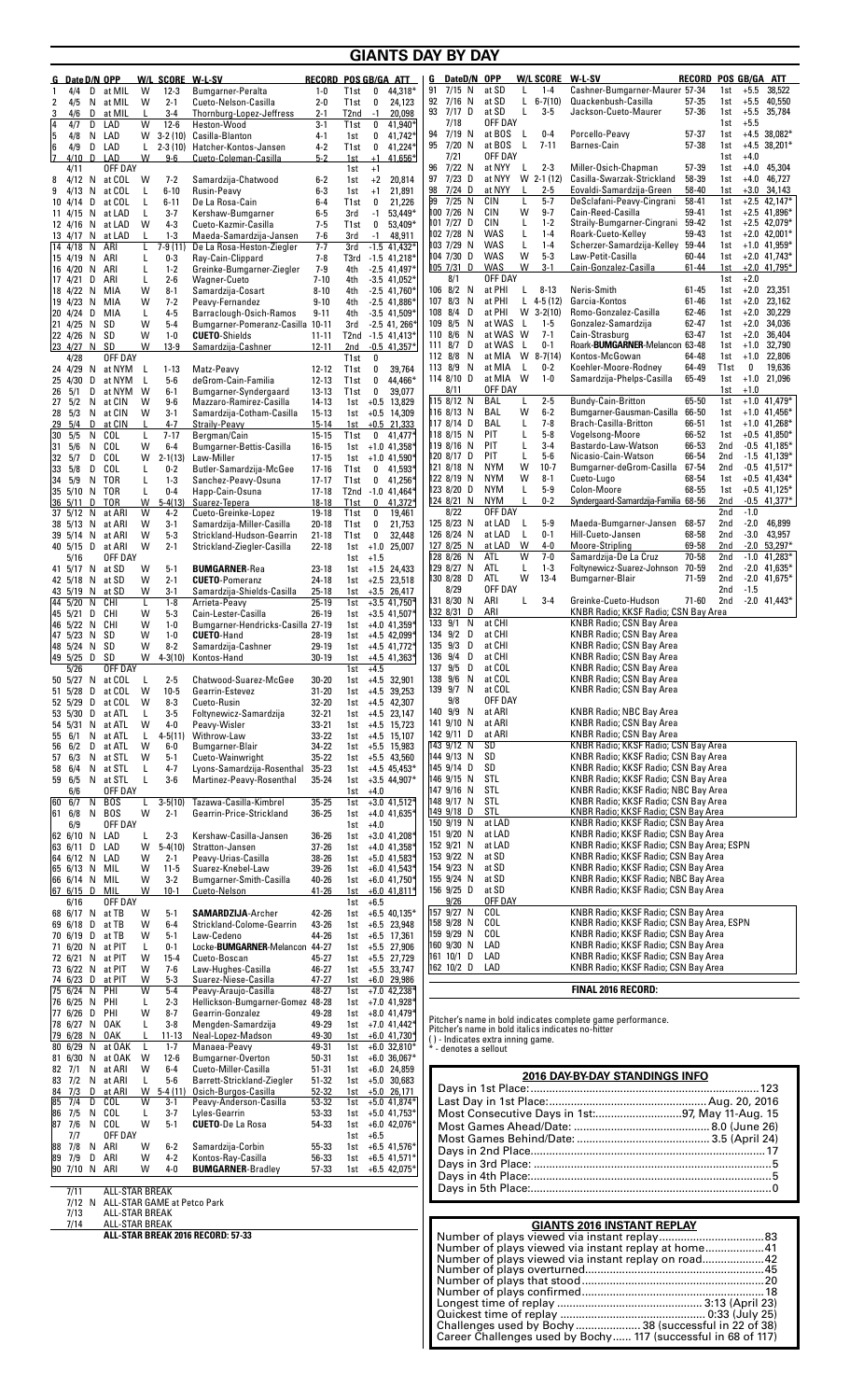## **D-BACKS PITCHERS VS. GIANTS BATTERS**

(stats updated through games of Aug. 30; stats include regular season & postseason)

| vs. Jake Barrett        |           |       |            |                         |                         |                |                |                |                |                | vs. Daniel Hudson        |       |       |            |                         |                         |                |                |                |                                  |
|-------------------------|-----------|-------|------------|-------------------------|-------------------------|----------------|----------------|----------------|----------------|----------------|--------------------------|-------|-------|------------|-------------------------|-------------------------|----------------|----------------|----------------|----------------------------------|
| Career                  | <b>BA</b> | OBP   | <b>SLG</b> | AB                      | Н                       | 2B             | 3B             | HR             | BB             | К              | Career                   | BA    | OBP   | <b>SLG</b> | AB                      | H                       | 2B             | 3B             | <b>HR</b>      | BB K                             |
| <b>Brandon Belt</b>     | .000      | .000  | .000       | $\mathbf{1}$            | $\mathbf 0$             | $\Omega$       | $\Omega$       | $\Omega$       | $\overline{0}$ | $\mathbf 0$    | Ehire Adrianza           | .000  | .000  | .000       | $\overline{2}$          | $\mathbf 0$             | $\Omega$       | $\Omega$       | $\Omega$       | $0 \vert 1$                      |
| <b>Gregor Blanco</b>    | .000      | .000  | .000       | $\mathbf{1}$            | $\mathbf 0$             | 0              | $\mathbf 0$    | $\Omega$       | $\overline{0}$ | $\Omega$       | <b>Brandon Belt</b>      | .154  | .214  | .154       | 13                      | $\overline{2}$          | $\overline{0}$ | $\mathbf{0}$   | 0              | $1 \overline{4}$                 |
| <b>Brandon Crawford</b> | .000      | .000  | .000       | $\mathbf{1}$            | $\overline{0}$          | 0              | $\mathbf 0$    | $\mathbf 0$    | $\overline{0}$ | $\overline{0}$ | <b>Gregor Blanco</b>     | .000  | .000  | .000       | 4                       | $\mathbf 0$             | $\overline{0}$ | $\mathbf 0$    | 0              | 0 <sub>1</sub>                   |
| <b>Conor Gillaspie</b>  | .000      | .000  | .000       | $\mathbf{1}$            | $\mathbf 0$             | $\Omega$       | $\overline{0}$ | $\mathbf 0$    | $\overline{0}$ | $\mathbf{1}$   | <b>Trevor Brown</b>      | .000  | .000  | .000       | $\mathbf{1}$            | $\mathbf 0$             | $\Omega$       | $\mathbf 0$    | $\overline{0}$ | 0 <sub>0</sub>                   |
| Angel Pagan             | .000      | .000  | .000       | $\mathbf{1}$            | 0                       | 0              | $\mathbf 0$    | $\Omega$       | $\overline{0}$ | $\overline{0}$ | <b>Madison Bumgarner</b> | 1.000 | 1.000 | 1.000      | $1\overline{ }$         | $\mathbf{1}$            | $\mathbf{0}$   | $\mathbf{0}$   | 0              | $0\quad0$                        |
| <b>Hunter Pence</b>     | .000      | .000  | .000       | $\mathbf{1}$            | $\mathbf 0$             | $\mathbf 0$    | $\mathbf 0$    | $\Omega$       | $\overline{0}$ | $\overline{0}$ | <b>Brandon Crawford</b>  | .111  | .111  | .222       | 9                       | $\mathbf{1}$            | $\mathbf{1}$   | $\mathbf{0}$   | 0              | $\overline{2}$<br>$\mathbf{0}$   |
| <b>Buster Posey</b>     | 1.000     | 1.000 | 2.000      | $\mathbf{1}$            | $\mathbf{1}$            | $\mathbf{1}$   | $\Omega$       | $\Omega$       | $\overline{0}$ | $\mathbf{0}$   | <b>Conor Gillaspie</b>   | .500  | .500  | .500       | $\overline{2}$          | $\mathbf{1}$            | $\Omega$       | $\mathbf 0$    | $\Omega$       | 0 <sub>0</sub>                   |
| Denard Span             | .000      | .000  | .000       | $\mathbf{1}$            | $\mathbf 0$             | 0              | $\Omega$       | $\overline{0}$ | $\overline{0}$ | $\mathbf{1}$   | <b>Eduardo Nunez</b>     | .000  | .000  | .000       | $\mathbf{1}$            | $\mathbf 0$             | $\mathbf 0$    | $\mathbf 0$    | $\mathbf 0$    | $\pmb{0}$<br>$\overline{0}$      |
|                         |           |       |            |                         |                         |                |                |                |                |                | Angel Pagan              | .286  | .375  | .357       | 14                      | $\overline{4}$          | $\mathbf{1}$   | $\Omega$       | $\overline{0}$ | $2 \mid 1$                       |
| vs. Silvino Bracho      |           |       |            |                         |                         |                |                |                |                |                | Joe Panik                | .333  | .429  | .500       | $6 \overline{6}$        | $\overline{2}$          | $\mathbf{1}$   | $\mathbf 0$    | 0              | $1\vert 0$                       |
| Career                  | <b>BA</b> | OBP   | <b>SLG</b> | AB                      | н                       | 2B             | 3B             | HR             | ВB             | K              | Jarrett Parker           | .000  | .333  | .000       | $\overline{2}$          | $\mathbf 0$             | $\Omega$       | $\mathbf{0}$   | 0              | $\mathbf{1}$<br>$\overline{0}$   |
| <b>Brandon Belt</b>     | 1.000     | 1.000 | 2.000      | $\mathbf{1}$            | $\mathbf{1}$            | 1              | $\Omega$       | 0              | $1\vert$       | $\mathbf{0}$   | <b>Hunter Pence</b>      | .300  | .300  | .400       | 10                      | $\overline{\mathbf{3}}$ | $\mathbf{1}$   | $\mathbf 0$    | $\mathbf 0$    | 0 <sup>3</sup>                   |
| <b>Gregor Blanco</b>    | 1.000     | 1.000 | 4.000      | $\mathbf{1}$            | $\mathbf{1}$            | 0              | $\mathbf 0$    | $\mathbf{1}$   | $\mathbf 0$    | $\overline{0}$ | <b>Buster Posey</b>      | .294  | .294  | .353       | 17                      | 5                       | $\mathbf{1}$   | $\mathbf 0$    | 0              | 0 <sub>2</sub>                   |
| <b>Trevor Brown</b>     | .000      | .000  | .000       | $\mathbf{1}$            | $\mathbf 0$             | $\mathbf 0$    | $\mathbf 0$    | $\mathbf 0$    | $\Omega$       | $\Omega$       | Denard Span              | .333  | .500  | .667       | 6                       | $\overline{2}$          | $\Omega$       | $\mathbf{1}$   | $\Omega$       | $1\overline{0}$                  |
| Angel Pagan             | .500      | .500  | 1.000      | $\overline{2}$          | $\mathbf{1}$            | $\overline{1}$ | $\mathbf 0$    | $\overline{0}$ | $\mathbf 0$    | $\mathbf{0}$   |                          |       |       |            |                         |                         |                |                |                |                                  |
| <b>Buster Posey</b>     | .000      | .000  | .000       | $\overline{2}$          | 0                       | $\mathbf 0$    | 0              | $\overline{0}$ | $\mathbf 0$    | $\overline{0}$ | vs. Shelby Miller        |       |       |            |                         |                         |                |                |                |                                  |
| Denard Span             | .000      | .000  | .000       | 1                       | $\mathbf 0$             | 0              | $\Omega$       | $\overline{0}$ | $\overline{0}$ | $\mathbf{0}$   | Career                   | BA    | OBP   | <b>SLG</b> | AB                      | Н                       | 2B             | 3B             | HR             | BB K                             |
|                         |           |       |            |                         |                         |                |                |                |                |                | Ehire Adrianza           | .333  | .333  | .667       | $\overline{\mathbf{3}}$ | $\mathbf{1}$            | $\mathbf{1}$   | $\mathbf{0}$   | $\mathbf 0$    | $\overline{0}$                   |
| vs. Enrique Burgos      |           |       |            |                         |                         |                |                |                |                |                | <b>Brandon Belt</b>      | .050  | .174  | .200       | 20                      | $\mathbf{1}$            | $\overline{0}$ | $\mathbf 0$    | $\mathbf{1}$   | 3 <sup>7</sup>                   |
| Career                  | BA        | OBP   | SLG        | AB                      | H                       | 2B             | 3B             | HR             | <b>BB</b>      | К              | <b>Gregor Blanco</b>     | .308  | .438  | .385       | 13                      | $\overline{4}$          | $\mathbf{1}$   | $\overline{0}$ | 0              | 30                               |
| Ehire Adrianza          | .000      | .000  | .000       | $\mathbf{1}$            | 0                       | $\mathbf 0$    | $\mathbf 0$    | 0              | $\mathbf 0$    | $\mathbf{0}$   | <b>Trevor Brown</b>      | .250  | .250  | .500       | 4                       | $\mathbf{1}$            | $\mathbf{1}$   | $\mathbf{0}$   | 0              | $\pmb{0}$<br>$\overline{0}$      |
| <b>Brandon Belt</b>     | .000      | .000  | .000       | $\overline{\mathbf{c}}$ | $\mathbf 0$             | 0              | $\mathbf 0$    | $\overline{0}$ | $\overline{0}$ | 1              | <b>Brandon Crawford</b>  | .211  | 286   | .263       | 19                      | $\overline{4}$          | 1              | $\Omega$       | $\mathbf 0$    | $\overline{2}$<br>$\overline{2}$ |
| <b>Gregor Blanco</b>    | .000      | .000  | .000       | 3                       | $\mathbf 0$             | 0              | $\mathbf 0$    | $\Omega$       | $\overline{0}$ | $\overline{0}$ | Conor Gillaspie          | 1.000 | 1.000 | 2.000      | $\overline{3}$          | $\overline{3}$          | $\mathbf{1}$   | $\mathbf{1}$   | 0              | 0 <sub>0</sub>                   |
| <b>Brandon Crawford</b> | .000      | .000  | .000       | $\overline{1}$          | $\mathbf 0$             | $\mathbf 0$    | $\mathbf 0$    | $\overline{0}$ | $\overline{0}$ | $\overline{0}$ | Angel Pagan              | .308  | .357  | .308       | 13                      | $\overline{4}$          | $\overline{0}$ | $\mathbf 0$    | $\overline{0}$ | $\mathbf{1}$<br>1 <sup>1</sup>   |
| Angel Pagan             | .000      | .000  | .000       | 3                       | $\mathbf 0$             | $\Omega$       | $\Omega$       | $\Omega$       | $\mathbf 0$    | $\overline{2}$ | Joe Panik                | .333  | .400  | .667       | 9                       | $\overline{\mathbf{3}}$ | $\Omega$       | $\Omega$       | $\mathbf{1}$   | $1\vert 0$                       |
| Joe Panik               | 1.000     | 1.000 | 1.000      | 2                       | $\overline{\mathbf{c}}$ | 0              | $\mathbf 0$    | $\overline{0}$ | $\overline{0}$ | $\mathbf 0$    | Jarrett Parker           | .333  | .333  | .333       | $\overline{\mathbf{3}}$ | $1\,$                   | $\overline{0}$ | 0              | 0              | 0 <sub>2</sub>                   |
| Jarrett Parker          |           | 1.000 |            | $\mathbf 0$             | $\mathbf 0$             | $\mathbf 0$    | $\mathbf 0$    | $\Omega$       | $\mathbf{1}$   | $\overline{0}$ | <b>Hunter Pence</b>      | .278  | .350  | .444       | 18                      | 5                       | $\mathbf{0}$   | $\overline{0}$ | $\mathbf{1}$   | $\overline{4}$<br>$\overline{2}$ |
| <b>Hunter Pence</b>     | 1.000     | 1.000 | 4.000      | $\mathbf{1}$            | $\mathbf{1}$            | 0              | $\mathbf 0$    | 1              | $1\vert$       | $\overline{0}$ | <b>Buster Posey</b>      | .125  | .158  | .188       | 16                      | $\overline{2}$          | $\mathbf{1}$   | $\mathbf{0}$   | 0              | $1 \overline{\smash{\big)}\ 3}$  |
| <b>Buster Posey</b>     | .667      | .500  | .667       | 3                       | $\overline{\mathbf{c}}$ | $\mathbf 0$    | $\mathbf 0$    | $\mathbf 0$    | $\pmb{0}$      | $\Omega$       | Jeff Samardzija          | .000  | .000  | .000       | $\overline{2}$          | $\mathbf 0$             | $\overline{0}$ | $\pmb{0}$      | 0              | $0\quad0$                        |
|                         | .000      | .000  | .000       | $\mathbf{1}$            | $\mathbf 0$             | 0              | $\Omega$       | $\Omega$       | $\overline{0}$ |                | Denard Span              | .211  | .348  | .211       | 19                      | $\overline{4}$          | $\Omega$       | $\Omega$       | $\Omega$       | 4 <sup>2</sup>                   |

| Career                   | BA    | OBP   | <b>SLG</b> | AB             | н        | 2B             | 3B           | <b>HR</b> | BB             | К              |
|--------------------------|-------|-------|------------|----------------|----------|----------------|--------------|-----------|----------------|----------------|
| Ehire Adrianza           | 1.000 | 1.000 | 2.000      | $\mathbf{1}$   | 1        | 1              | 0            |           | 0              | 0              |
| <b>Brandon Belt</b>      | .250  | .308  | .333       | 24             | 6        | 2              | 0            | 0         | 2              | 5              |
| <b>Gregor Blanco</b>     | .250  | .250  | .250       | 8              | 2        | $\Omega$       | 0            | 0         | 0              | $\overline{2}$ |
| <b>Trevor Brown</b>      | .000  | .000  | .000       | $\overline{2}$ | 0        | 0              | 0            | 0         | 0              | 0              |
| <b>Madison Bumgarner</b> | .000  | .000  | .000       | 4              | $\Omega$ | $\Omega$       | 0            | 0         | 0              | 1              |
| <b>Brandon Crawford</b>  | .333  | .364  | .714       | 21             | 7        | $\Omega$       | 1            | 2         | $\mathbf{1}$   | 10             |
| <b>Eduardo Nunez</b>     | .000  | .000  | .000       | $\overline{2}$ | 0        | $\Omega$       | $\Omega$     | 0         | 0              | 2              |
| Angel Pagan              | .243  | .243  | .324       | 37             | 9        | 3              | 0            | 0         | 0              | 6              |
| Joe Panik                | .200  | .333  | .200       | 5              | 1        | 0              | 0            | 0         | $\mathbf{1}$   | 0              |
| <b>Hunter Pence</b>      | .458  | .519  | 1.167      | 24             | 11       | 3              | $\mathbf{1}$ | 4         | $\overline{2}$ | 2              |
| <b>Buster Posey</b>      | .324  | .395  | .382       | 34             | 11       | $\overline{2}$ | 0            | 0         | 4              | 5              |
| Denard Span              | .300  | .300  | .500       | 10             | 3        | 0              | 1            |           |                |                |

## **vs. Randall Delgado**

| Career                  | BA    | <b>OBP</b> | <b>SLG</b> | AB | H              | 2В | 3B | HR           | ВB | К              |
|-------------------------|-------|------------|------------|----|----------------|----|----|--------------|----|----------------|
| <b>Brandon Belt</b>     | .111  | .308       | .111       | 9  | 1              | 0  | 0  | 0            | 3  | 1              |
| <b>Gregor Blanco</b>    | .071  | .188       | .071       | 14 | 1              | 0  | 0  | 0            | 2  | 1              |
| <b>Trevor Brown</b>     | .000  | .000       | .000       | 1  | 0              | 0  | 0  | 0            | 0  | $\mathbf{1}$   |
| Madison Bumgarner       | .000  | .000       | .000       | 1  | 0              | 0  | 0  | 0            | 0  | 0              |
| <b>Brandon Crawford</b> | .250  | .368       | .313       | 16 | 4              | 1  | 0  | 0            | 3  | 3              |
| Conor Gillaspie         | .000  | .000       | .000       | 1  | $\Omega$       | 0  | 0  | 0            | 0  | 0              |
| Gorkys Hernandez        | .000  | .000       | .000       | 1  | 0              | 0  | 0  | 0            | 0  | 1              |
| George Kontos           |       |            |            | 0  | 0              | 0  | 0  | 0            | 0  | $\mathbf 0$    |
| Angel Pagan             | .444  | .474       | .667       | 18 | 8              | 4  | 0  | 0            | 1  | $\overline{2}$ |
| Joe Panik               | .000  | .125       | .000       | 7  | 0              | 0  | 0  | 0            | 1  | 1              |
| Jarrett Parker          | 1.000 | 1.000      | 4.000      | 1  | 1              | 0  | 0  | 1            | 0  | $\mathbf 0$    |
| <b>Hunter Pence</b>     | .263  | .286       | .474       | 19 | 5              | 1  | 0  | $\mathbf{1}$ | 1  | $\overline{2}$ |
| <b>Buster Posey</b>     | .267  | .450       | .467       | 15 | $\overline{4}$ | 0  | 0  | 1            | 5  | 1              |
| Denard Span             | .333  | .333       | .333       | 3  | 1              | 0  | 0  | 0            | 0  | 0              |

## **vs. Edwin Escobar**

| Career                  | BA                | <b>OBP</b>        | <b>SLG</b>        | AB | H | 2B | 3B | HR | <b>BB</b> | K              |
|-------------------------|-------------------|-------------------|-------------------|----|---|----|----|----|-----------|----------------|
| <b>Brandon Belt</b>     | .000 <sub>1</sub> | .000              | .000 <sub>1</sub> |    |   |    |    |    |           | $\overline{0}$ |
| <b>Brandon Crawford</b> | .000 <sub>1</sub> | .000 <sub>1</sub> | .000              |    |   |    |    | 0  |           | 0              |
| Joe Panik               | .000 <sub>1</sub> | .000              | .000 <sub>1</sub> |    |   |    |    | 0  |           | $\overline{0}$ |
| Hunter Pence            |                   |                   |                   |    |   |    |    | 0  |           | 0              |